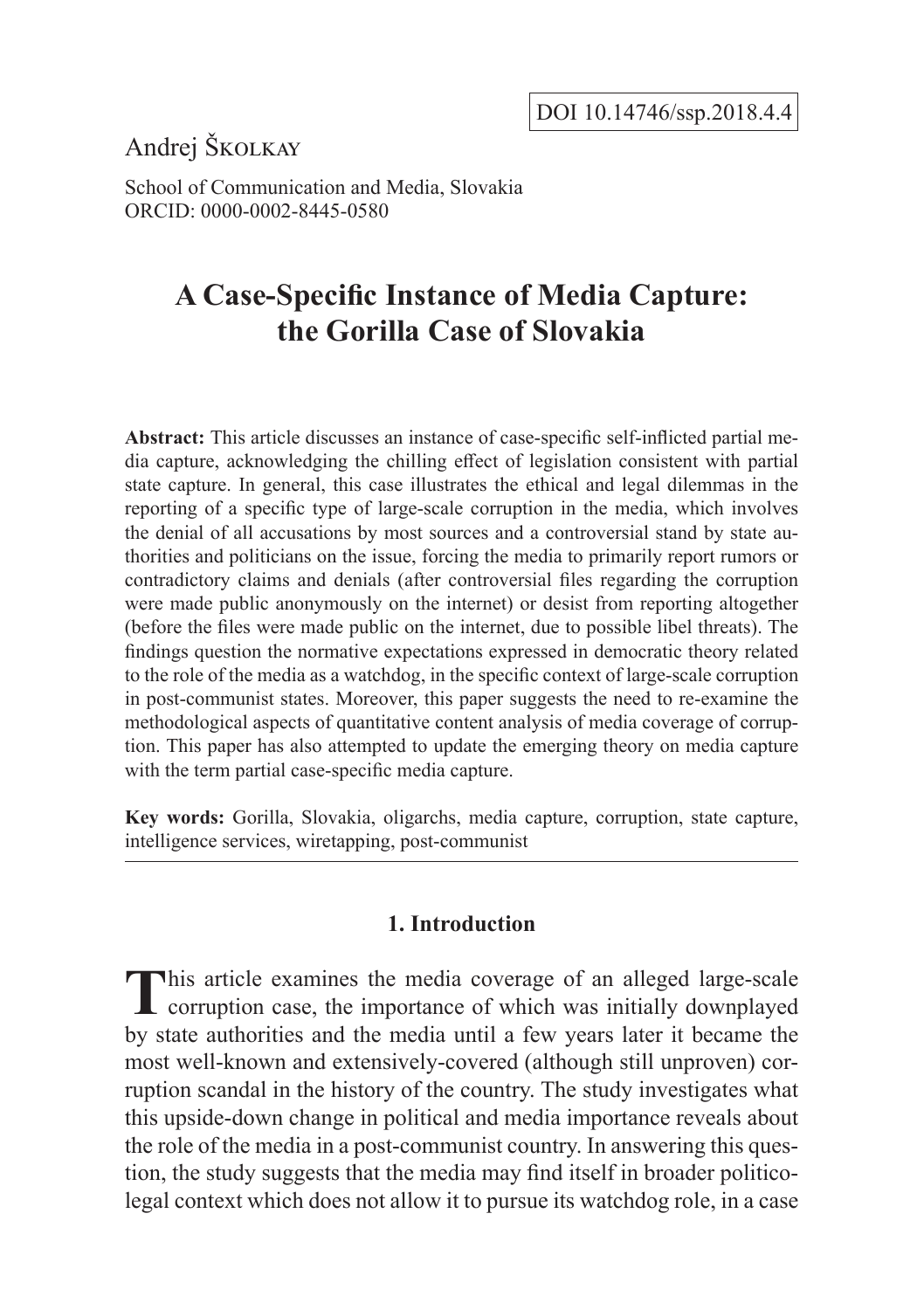which suggests collusion between some politicians, state authorities and local oligarchs (i.e. a case of large-scale corruption). The unique circumstances of the revelations of this case and subsequent events suggest that this situation may be rather similar in many other countries. Moreover, there appears to be an important link between partial state capture and partial media capture. In other words, under conditions of partial state capture, the media cannot pursue its social watchdog role absolutely freely, without fear of legal and – even more so – financial retributions in the form of penalties and legal costs. This paper thus suggests the operational weaknesses of theories related to the role of the media in post-communist democracies, as well as insufficiencies in the definitions of related terminology, such as the vague and differentiated meanings of the term 'media capture'. Moreover, this paper questions the appropriateness of traditional quantitative content analysis of the media coverage of large-scale corruption under these specific circumstances.

Journalistic stories, long and short, have been published related to the vaguely understood concept of 'corruption,' and suspicions or criticisms related to unethical, controversial, and economically harmful behavior in Slovakia since the fall of communism. Concurrently, a great deal of academic publications have dealt with corruption generally (Mungiu-Pippidi, 2013, 2014), regionally (Baboš, 2015; Kupka, Mochťak, 2014; Charron, Lapuente, Rothstein, 2013; Grigorescu, 2006), from the media perspective (Boeri, Severgnini, 2008; Suphachalasai, 2005), and locally, with a focus on Slovakia in particular (e.g. Baboš, Malová, 2014; Beblavý, Sičáková-Beblavá, 2014). However, academically relevant publications on the virtual absence of initial media coverage of the Gorilla case, the most important corruption case in modern Slovakian history, are lacking, even though these would reveal the challenges associated with reporting, or the demonstrable apathy towards reporting on large-scale corruption on the part of the media. The anonymously published files known by the codename *Gorila* (the Slovak version of the word 'gorilla')<sup>1</sup> caused a major political scandal, and subsequent public protests with serious consequences for a key governmental political party, the *SDKÚ-DS* (Slovak Democratic and Christian Union – Democratic Party). It also resulted in

<sup>&</sup>lt;sup>1</sup> This code name is not related to the expression 800-pound gorilla (US English metaphor for a person or organization so powerful that it can act without regard to the rights of others or the law), although it would be apt in this case. The nickname 'Gorilla' was allegedly in reference to the robust body of a key actor in this case.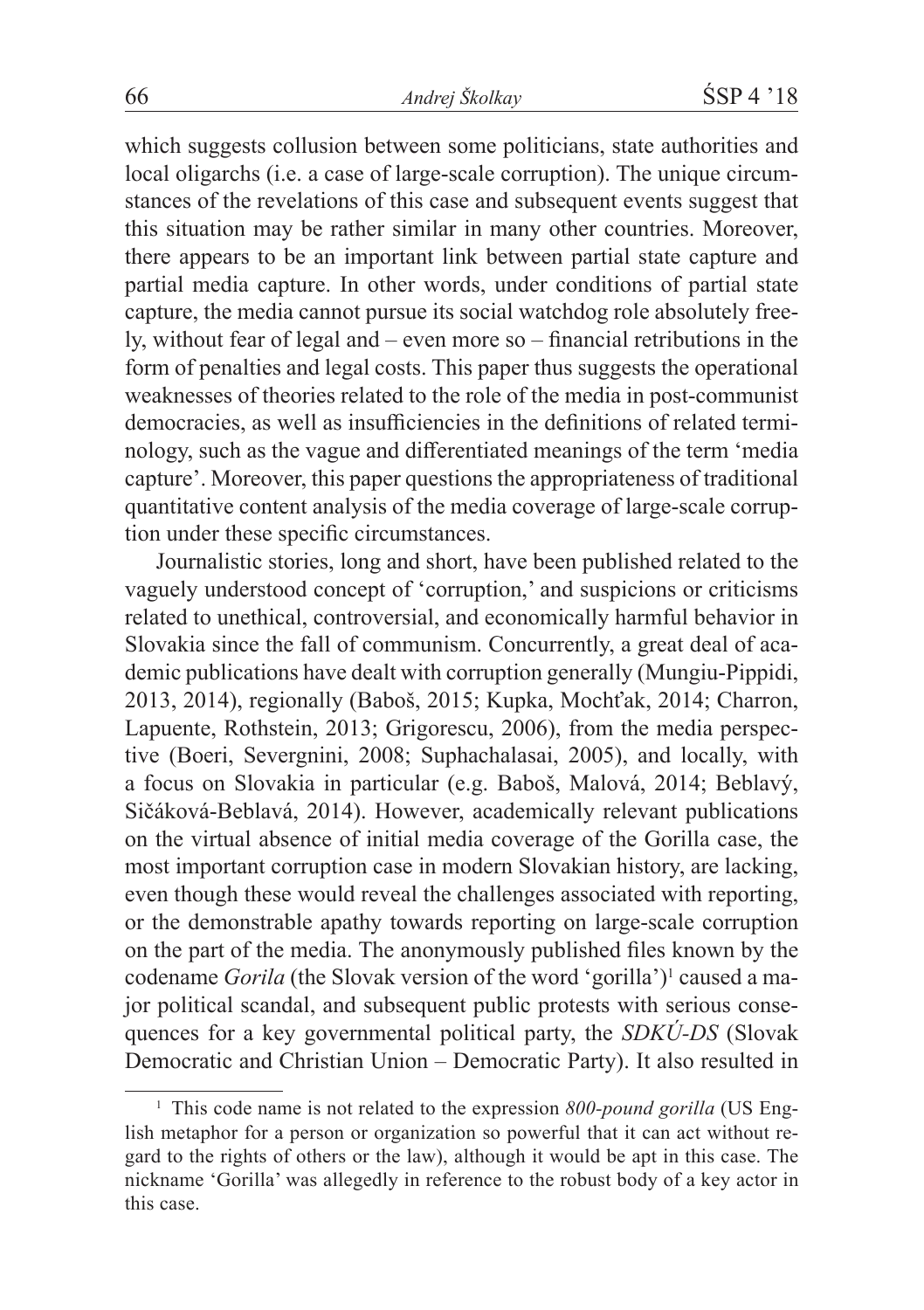rather negative publicity for almost all key governing right-wing and centrist political parties, and (much less so) *Smer-SD* (Direction – Social Democracy) – the key left-wing political party in Slovakia – shortly before the early parliamentary elections in March 2012. The infamous case suggested that even after the replacement of the previous governments of VladimírMečiar in 1998, which leaned towards a proto-oligarchic regime (the early phase of more developed oligarchic political system), a nucleus, the central and most important part of the oligarchic system, was still secretly garnering support from the main political parties (see e.g. Šátek, 2010, 2012). The extensive media coverage was in sharp contrast with the previous disinterest and prolonged disregard, or at least overly cautious approach, towards the case by the media and journalists (among those who knew about the files). Conservative estimates suggest that the file became known to selected unauthorized individuals and private institutions, including some editors and journalists, in or around 2009 at the latest.<sup>2</sup> All of these facts characterize this case as an interesting example of the interactions between the media and politics under the oligarchic politicobusiness collusion or (partial) state capture, as well as partial and partially self-inflicted media capture, in Slovakia.

# **2. Research questions and methodology**

The study initially explains the role of the key print media in this particular case (including a special sub-case of the newspaper *Pravda*). The general research question was what the role of the media was within the wider context of the assumed state capture. A related sub-question investigated the actual occurrence of media capture and its causation. Finally, we explored the initial absence of reports from the media on the alleged large-scale corruption case, and the extensive reporting on the same case

<sup>2</sup> See anonymous, May 21, 2015, *Prečítajte si list bývalého agenta, ktorý nahrával Gorilu* [Read the letter by the former agent who wiretapped Gorilla], www.tvnoviny. sk/domace/1793994\_precitajte-si-list-byvaleho-agenta-ktory-nahraval-gorilu, A. Hanúsková, 2012, *Gorila na roztrhanie. Dzurinda konečne prehovoril...* [Gorilla as top agenda. Dzurinda finally spoke out], http://www.noviny.sk/c/slovensko/gorila-na-roztrhanie-dzurinda-k-nej-vraj-barlicky-nepotrebuje-; 2012, February 1, *Policajt z Gorily: Dzurinda ovplyvňoval vyšetrovanie korupcie!* [Policeman from Gorilla: Dzurinda put pressure on investigating corruption!], www.topky.sk/cl/1000120/1297902/Policajt-z-Gorily--Dzurinda-ovplyvnoval-vysetrovanie-korupcie-.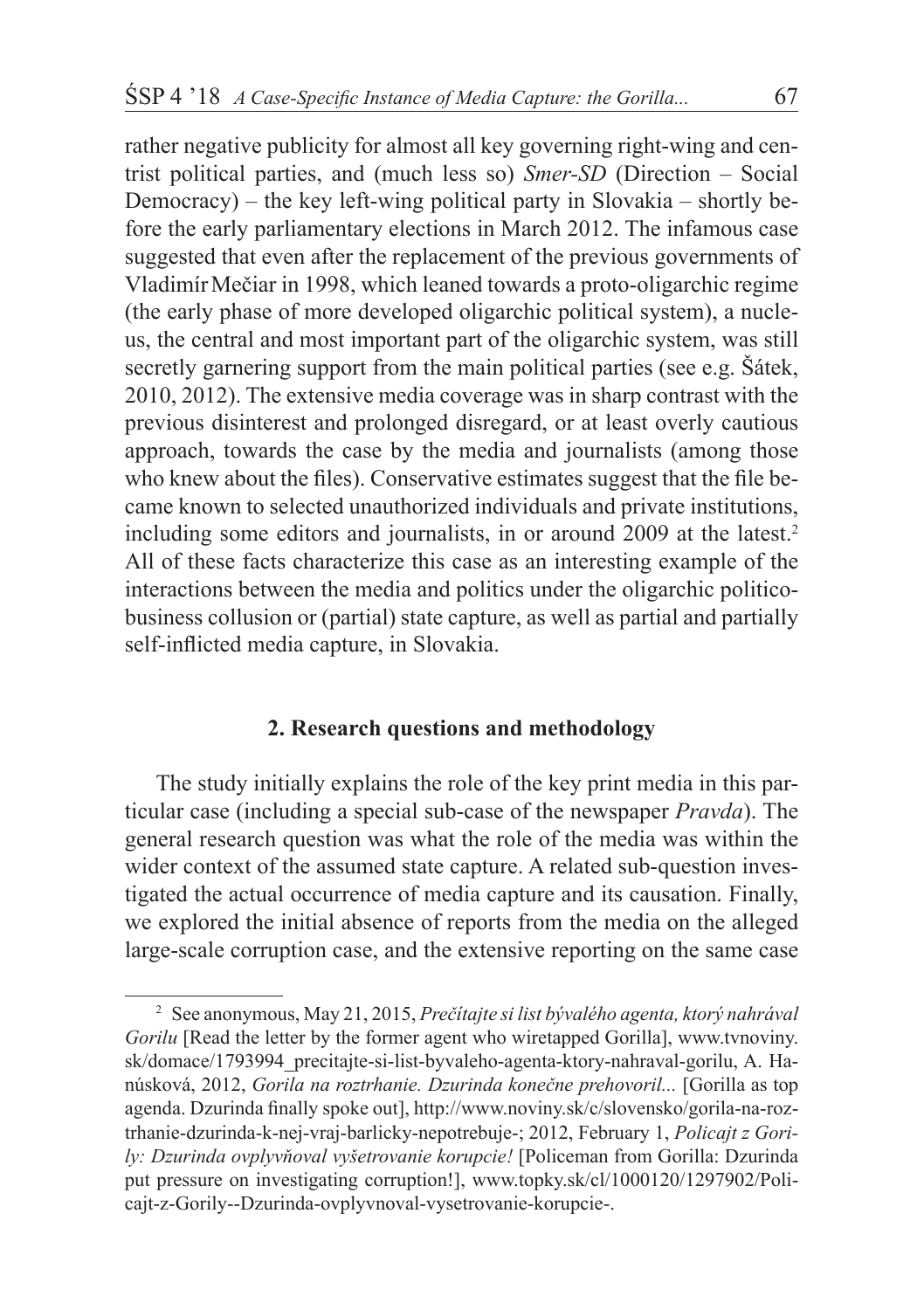later on. On the basis of these initial research questions, the paper discovered methodological challenges of corruption coverage analysis based on quantitative methods, as well as suggested some drawbacks of political science approaches to issues that do not get official and verified confirmation from public authorities. This later issue is tackled in a separate paper. The former issue is more relevant for an international audience than the results of content analysis of local newspapers.

It seems to be an axiom that the media plays a key role in a liberal democracy (Dahl, 1989), and may play an important role in emerging democracies (Kumar, 2006, p. 1). Neither Kumar's book nor the present case, nor academic research (Graber, 2003; Jebril, Štetka, Loveless, 2013), supports this established normative truism. Indeed, the present case study shows that during partial state capture, and in less developed democracies, the media cannot always substitute official authorities as expected by the so–called 'watchdog role' democratic theory. Färdigh, Andersson and Oscarsson (2011) have found that the role of a free press in fighting corruption varies relative to the level of establishment of electoral democracy in the country. This may be consistent with the rather widespread (partial or full) media capture (Besley, Prat, 2006) which goes alongside (partial or full) state capture in many post-communist countries. It should be noted that there is no academic consensus on what is meant by media capture (Petrova, 2008; Prat, 2016; Hrvatin, Petković, 2016; Szeidl, Szucs, 2017). In general, media capture can be understood as the control of media and its agenda by business and/or political interests, or the absence of a fully autonomous media for reasons such as poor market conditions, lack of professionalism, or the chilling effects of media legislation or penal legislation. The case discussed here is a peculiar case of a partial self-inflicted media capture. Although the cited papers discuss general media capture (in fact all of the media are seen as captured), our study deals with *a case-specific* partial self-inflicted media capture. In other words, our study relates (*correlation* but not necessarily *causation*) partial media capture to a single (*case-specific*), but extremely relevant, situation of partial state capture. The media was free and interested in reporting on many other cases of large-scale corruption, but those who knew about the case initially decided, voluntarily and individually, not to report on it. This is not to say that all of the media reported on all other large-scale corruption cases. The media is clearly selective in its reports on corruption (Školkay, 2016; Školkay, Ištoková, 2016). Yet this extremely significant case was initially ignored by the entire media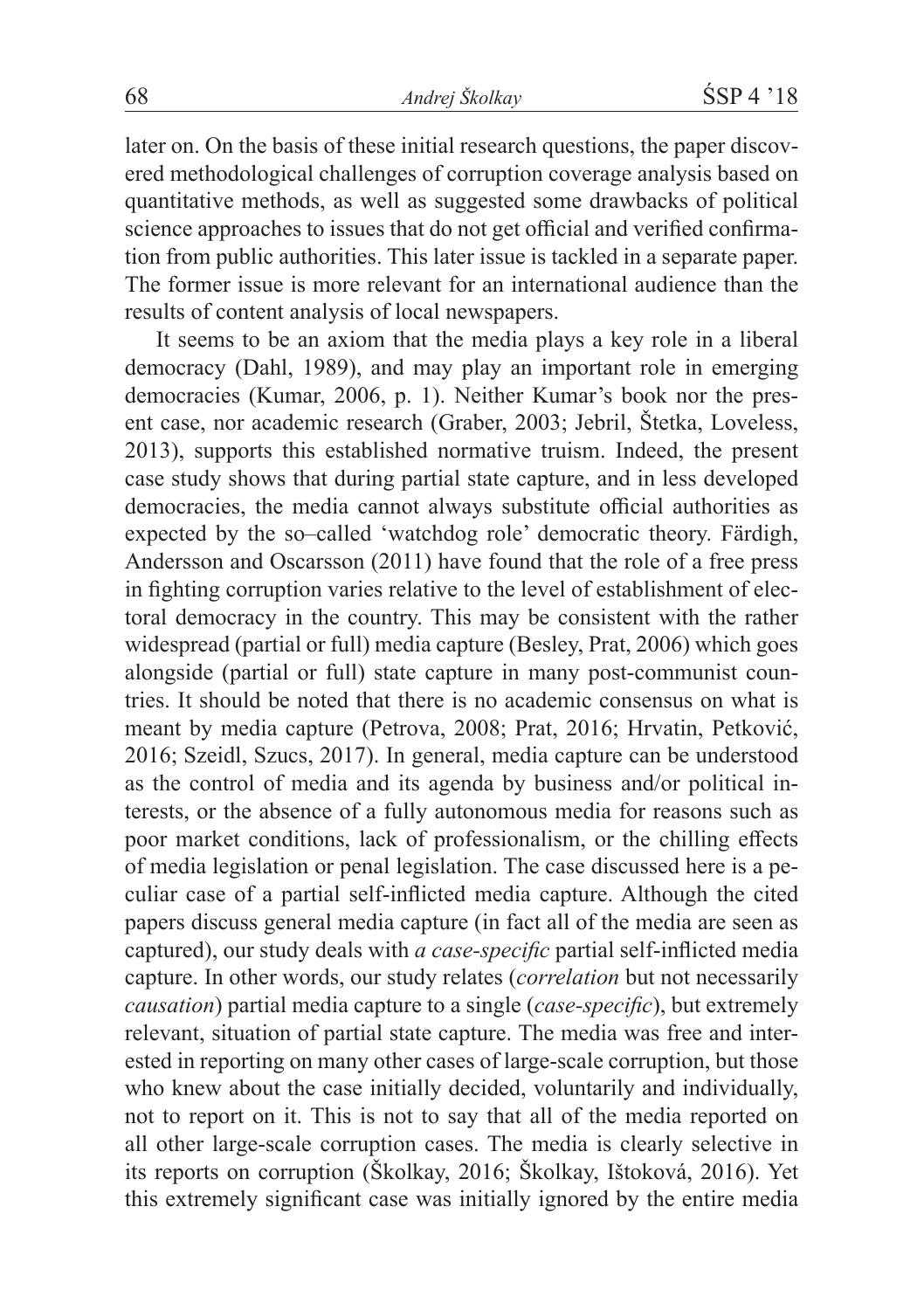(save for one partial and minor exception),<sup>3</sup> even though it later became one of the most discussed corruption cases. This in itself suggests the high social and political relevance of the case for the media. This case of partial media capture was allegedly caused by strict legislation, which seems to be only a half-truth at best. Indeed, there were strict legal regulations (libel threats or balanced reporting clauses), and ethical/professional regulations and rules (the difference between idealistic ethical regulations and practical possibilities) which limited the work of the media, and these will be discussed subsequently. These legal regulations (including regulations of the procedural type, in the case of wiretapped materials) were later used by the rich and influential to prevent the media from overly specific or allegedly critical one-sided reporting on the case. These real legal threats (at the national level), as it turned out, provide some justification for the media silence about the scandalous information, despite the fact that some had access to incriminating information (which was not officially verified). These developments also provide insight into the rather extensive but, from the point view of maintaining idealistic ethical/ professional normative criteria, controversial initial coverage of the story by the media. However, we do not know whether, in the final analysis, the European Court of Human Rights (ECHR) would uphold these (possible or empirical) verdicts of national courts, especially the publication of an initial full-blown exposé of the Gorilla case in the media, which never materialized before it was made public on the internet. Our further analyses suggest possible media timidity in making their initial decision to ignore what turned out to be the most important corruption scandal in the history of Slovakia. Consequently, we argue that it was not the case that most journalists working for prominent newspapers simply decided to be law-abiding citizens: it was rather timidity which guided their actions. This overly timid approach by journalists who knew about the Gorilla file provides an ideal illustration of (partial) media capture. The sub-case of *Pravda* is an example of an even more peculiar case of media capture, and is placed in a chronological context after the publication of the file on the internet.

Content analysis of coverage in newspapers in this case study mainly focused on printed versions of selected newspapers. The underlying reason for this particular selection was to prioritize the representation of

<sup>3</sup> Nicholson (2009) also raised some suspicions about possible large-scale corruption under the Dzurinda government referring to Penta and Malchárek in 2009. However, he did not mention SIS files as its source.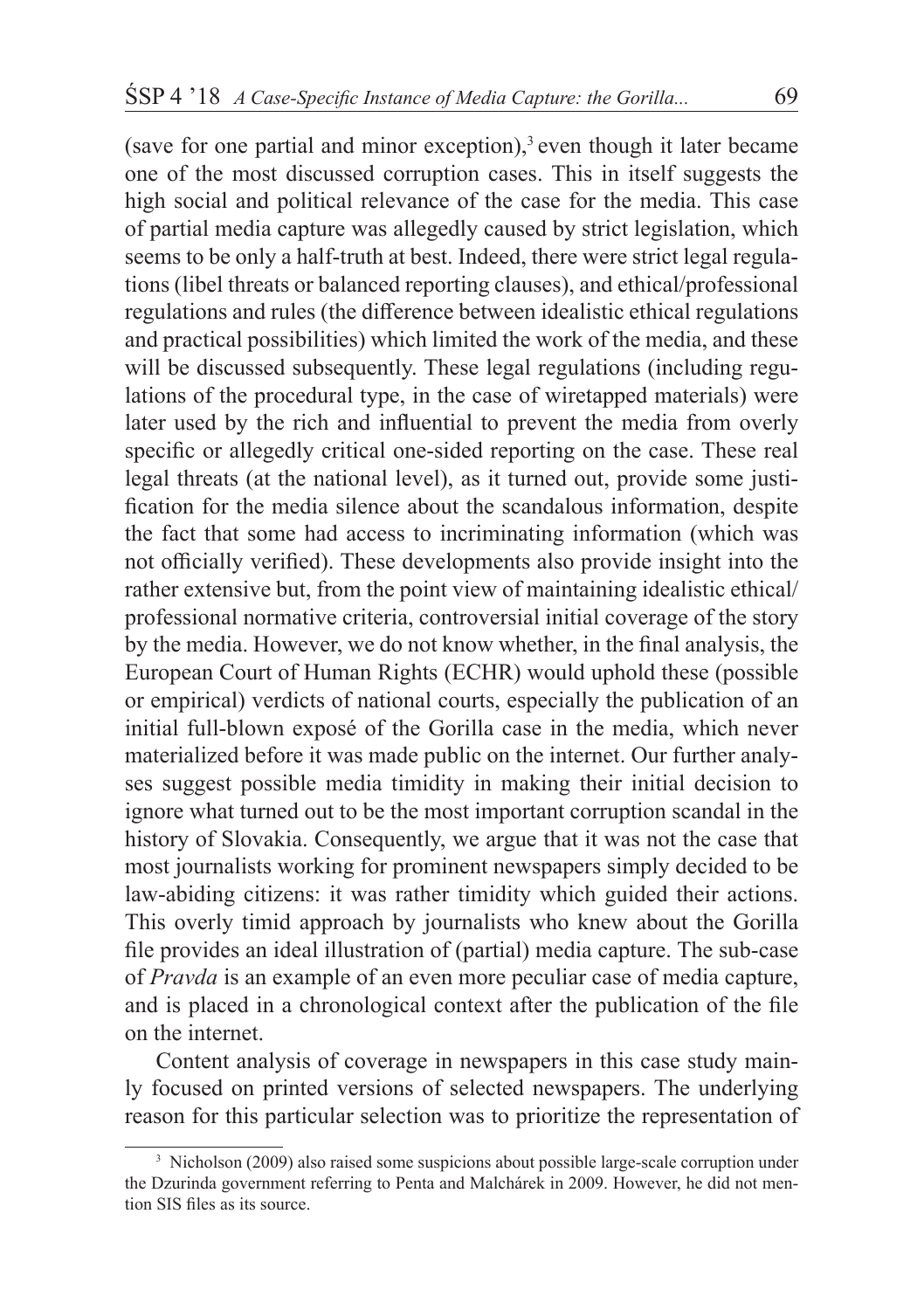two quality newspapers, *Sme* (centre-right), and *Pravda* (center-left, with a minimally transparent ownership), which have two different ideological backgrounds, and one business newspaper (*Hospodárske noviny*). Although many Slovak dailies and weekly magazines reported on the case, and some are mentioned throughout the study, the general comparison of the overall output covers only these three dailies due to their reputable position and publicly respected status among the major Slovak newspapers. The other two papers with the highest circulation in Slovakia, *Nový čas* and *Plus jeden deň*, are publicly considered to be tabloid-like publications. Their credibility for reporting on the Gorilla case is therefore questionable by definition, and they are not included in the study. The other electronic and digital media, including the news channel TA3, were not included in our analysis due to the lack of original recorded audiovisual or audio sources. Moreover, this type of analysis is very time consuming.

Our analysis focused on the period between the time of the publishing of the first article on the Gorilla case in these print media (shortly before Christmas 2011, after the Gorilla transcripts appeared on the internet), and the end of January 2012. The sufficiency of the period selected for analysis is seemingly justified by the fact that, by February 2012, the press was filled with messages related to the parliamentary election campaigns (election day was March 10, 2012).

The analyses were conducted by two researchers independently, before reaching a final consensus to level out disagreements. Obviously, humans make errors, even experts sometimes do not share the same opinions, and face-to-face consultations were deemed necessary. However, differences and disagreements could not have impacted the overall results and observed trends. We did not perform the reliability test, as it was not found necessary for such a small sample and minor differences. Other methodological issues were deemed more important, such as those regarding the criteria and categories to use for the assessment of media coverage, and we found many issues challenging, although they were apparently often ignored in similar content analyses. Consequently, we established a set of qualitative criteria for the analysis of the quality and professionalism of the coverage of the Gorilla case by selected media outlets. Although the Journalist's Code of Ethics<sup>4</sup> deals with individuals, we have to assume that the same rules in the final analysis apply to news outlets too. There-

<sup>4</sup> There are various codes of ethics and other professional-ethical guidelines in the media sector, but this one is used by the Press Council of the Slovak Republic as *de facto* binding for all the journalists and the media.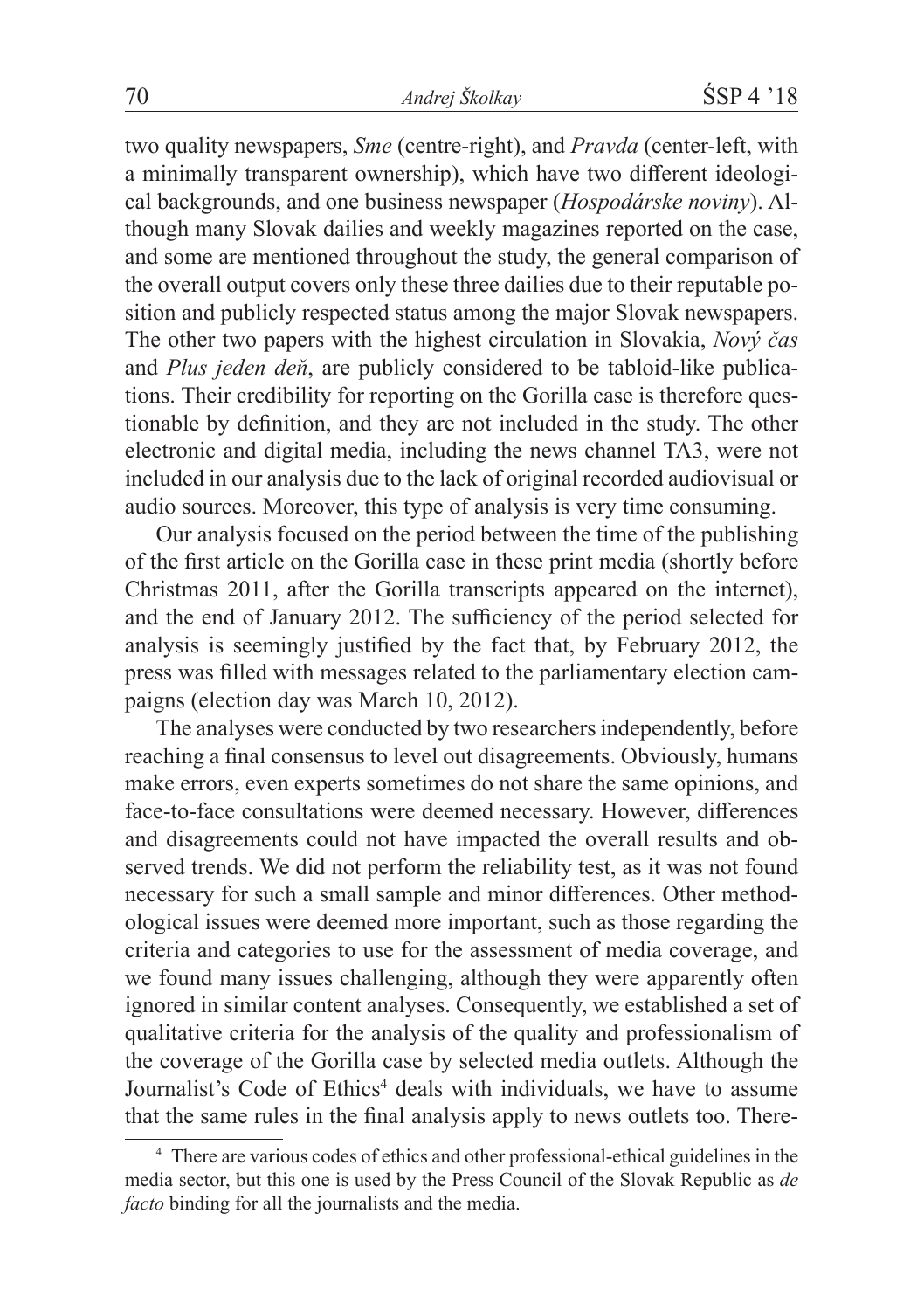fore, these criteria are based on the Fundamental Principles established in the Journalist's Code of Ethics, Article 2: impartiality, balance, objectivity, honesty, truthfulness, responsibility and scrupulous fact-checking. Additionally, the Fundamental Values include personal freedom, justice and decency. It would have been difficult to measure either principles or values independently, as they are loosely defined or undefined. The Journalist's Code of Ethics operationalizes its own normative professional criteria when it states that a journalist must scrupulously check every piece of information, ideally from two independent sources (Art. 3(1)), and is obliged to state the source of information (Art. 3(2)).

Therefore, we created three empirically analyzable categories: *objectivity,* meaning fair treatment of all parties (includes justice and decency, impartiality, balance, honesty, truthfulness, responsibility), *verification of the facts* (includes objectivity, honesty, truthfulness, responsibility, scrupulous fact-checking) and *stating sources* (includes impartiality, balance, objectivity, honesty, truthfulness, responsibility).

It is valid to question the mutual exclusivity of the sub-criteria; the problem lies with too many loose 'fundamental values' or 'principles' preferred by the Journalist's Code of Ethics. Our 'narrowing down' of these loose criteria leads to operational and yet still comprehensible indicators. Further explanation may be needed regarding why objectivity, as a criterion, does not consist of the value of objectivity while verification does. A comprehensive category cannot be defined by itself – there must be sub-indicators. Some of these sub-indicators may be present among other comprehensive categories and this is not a logical failure. Sub-indicators define qualitative parameters of a comprehensive category. Each comprehensive category should stand independently as an analytical tool. In other words, sub-indicators define the aims of the specific comprehensive category. Each comprehensive category has its specific aims which are reflected in their sub-indicators, and which in turn are strictly based on the Journalists Code of Ethics. In any case, the criteria stated in the Journalist's Code of Ethics are too ambitious and lack definitions of key terms.

Firstly, under *objectivity* we analyzed whether the media gave space to all parties involved. Did they show any signs of bias? The methodological problem generally observed in a large number of articles involved two separate issues: either no space was given to the accused persons, or they were not interested or unavailable to comment. This calls into question the official concept of journalistic objectivity. The usual problem of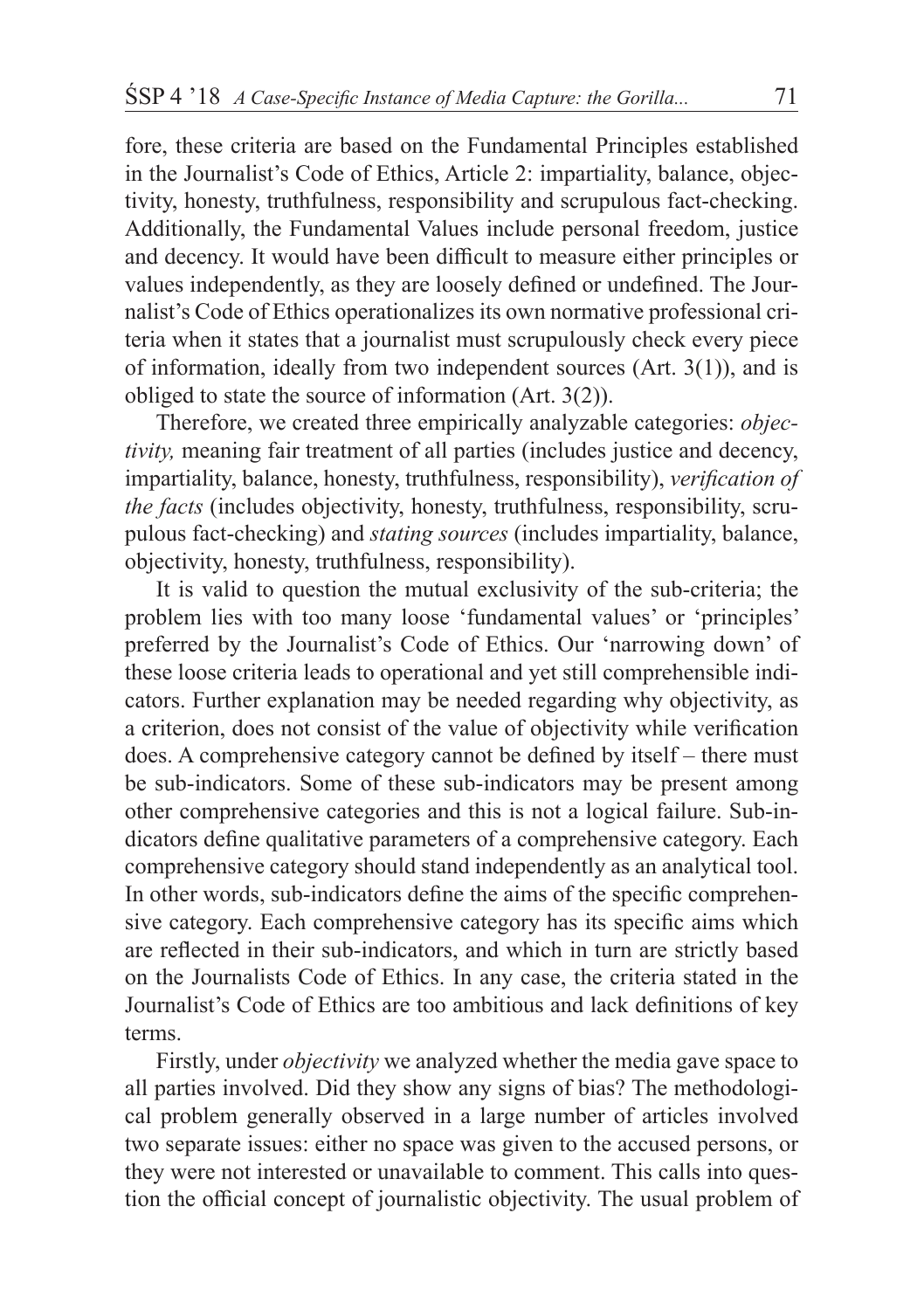media coverage lies with gaining testimonies from all of the actors involved in a story, especially those related to corruption cases. It is simply not possible for the media to contact all of the actors involved in a given story. Sometimes, it may not even be clear who all the interested parties are. The approach suggested by the Organisation for Security and Cooperation in Europe and the Council of Europe, referred to in the ECHR ruling in the case Manole and Others vs. Moldova,suggests that the media "should present a comprehensive description of events, reporting an issue in a reliable and unbiased way. The main differing views should be given due weight in the period in which the controversy is active." In other words, objectivity is stipulated as a general aspect of reporting and is not necessarily reflected in the assessment of every single article. Indeed, this was also revealed in our analysis of newspaper coverage. Newspapers, by and large, did not regard the reporting on a case as a set of various isolated stories, but as a total of interconnected pieces – with single issues included as part of the whole. However, the current regulation, the Journalist's Code of Ethics and Law, does not allow the use of such a liberal approach, even though in broadcasting it is already an accepted norm. Thus, we present the results with this caveat; the coding methodology obviously used an article as an analytical unit. However, available quantitative studies rarely, if ever, discuss this methodological, legal and ethical/ professional challenge.

Secondly, *verification of the facts* refers to the whole process of obtaining sources. How did the journalists and media verify their information? Usually, information is verified by the use of at least two mutually independent sources (Art. 3(1)). However, the reality is that the use of two sources may not be sufficient, as they may not necessarily confirm one another or speak about the details of the same issue in an article. Clearly, the accused persons and institutions denied all accusations – this is understandable, even obvious. This also presents a methodological and ethical/professional challenge.

Thirdly, journalists and the media are always, with some legal and ethical exceptions which must be mentioned, obliged to *state the source of information* (Art. 3(2)). Did the media mention the source of information? For example, when the main source mentioned a wire agency, we do not expect other sources to be mentioned in the article. Once again, and as with many corruption stories, a pertinent problem identified with the Gorilla case was the inability of the main witness, former SIS (the Slovakian Intelligence Service) agent, to speak openly. Moreover, the reliability of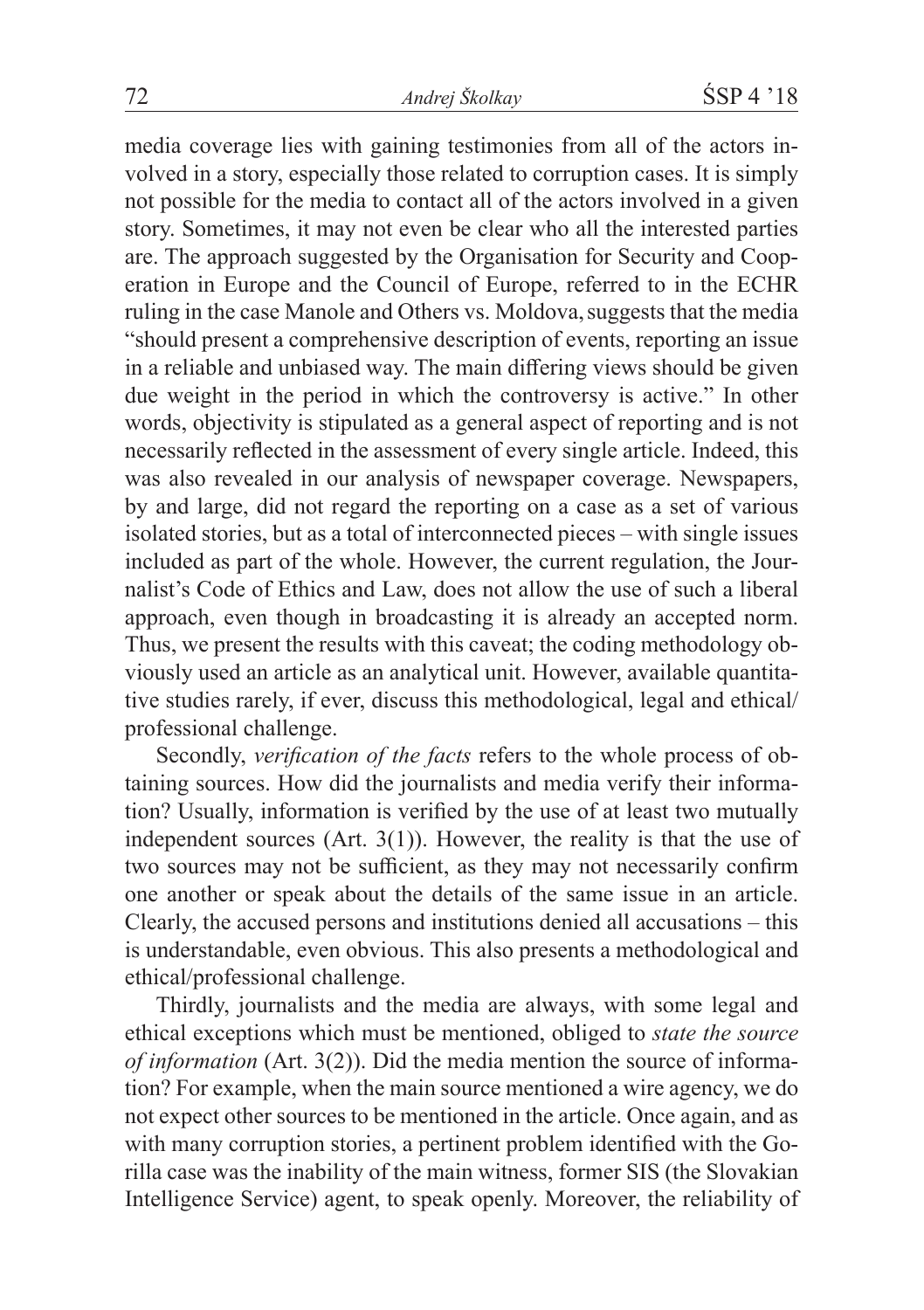the leaked document was questionable. The first known holder of the file, Tom Nicholson, refused to state its source and the original audio recordings were also not available.

We did not find any studies which discussed the above-mentioned methodological issues related to the quantitative and qualitative analysis of media coverage of large-scale corruption under these unique and, perhaps at the same time, typical circumstances. However, it is worth mentioning that there is an academic discussion which forwards the notion that the concept of objectivity has partially, and mistakenly, managed to replace the more fundamental concepts of truth and fair play in journalism (Muňoz-Torres, 2012; Hampton, 2008). Therefore, we had to develop and use a new indicator related to the verification of events by witnesses, which we called confirmation. In this particular scandal, and generally in crime- or corruption-related scandals, key actors usually deny any accusations. Therefore, we were not only interested in whether the media provided information according to their internal standards, we additionally questioned whether readers realized the importance of the information – despite the fact that it was still ambiguous – correctly. Therefore, we checked whether a person had confirmed statements in the Gorilla file, at least partly, or denied all accusations.

Finally, two general journalistic issues were of interest to us; the total coverage, including all articles dealing with the case (except commentaries), and the location of reports on the front page. The analyzed data showed certain clear general trends in the media coverage of the Gorilla scandal after considering these issues.

It should be mentioned that we conducted interviews with former editors-in-chief. These were face-to-face meetings involving very simple questions, for example: "did you know about the Gorilla case before 2011?" and, if the answer was affirmative, "why was it not covered in your newspaper?"

The issues discussed above raise many questions regarding the relationship between state capture and media capture. According to Mungiu-Pippidi (2012, p. 41), "[m]edia capture in post-communist Europe is... not necessarily capture by the state, although there is an important correlation between media and state capture." What is the mechanism which produces this relationship? This study suggests that weakened (captured) state institutions do not provide sufficient freedom – for example, preference (or, indeed, equal value) is given to media freedom instead of protection of the reputation of natural or legal persons in such cases, and in general, independent, support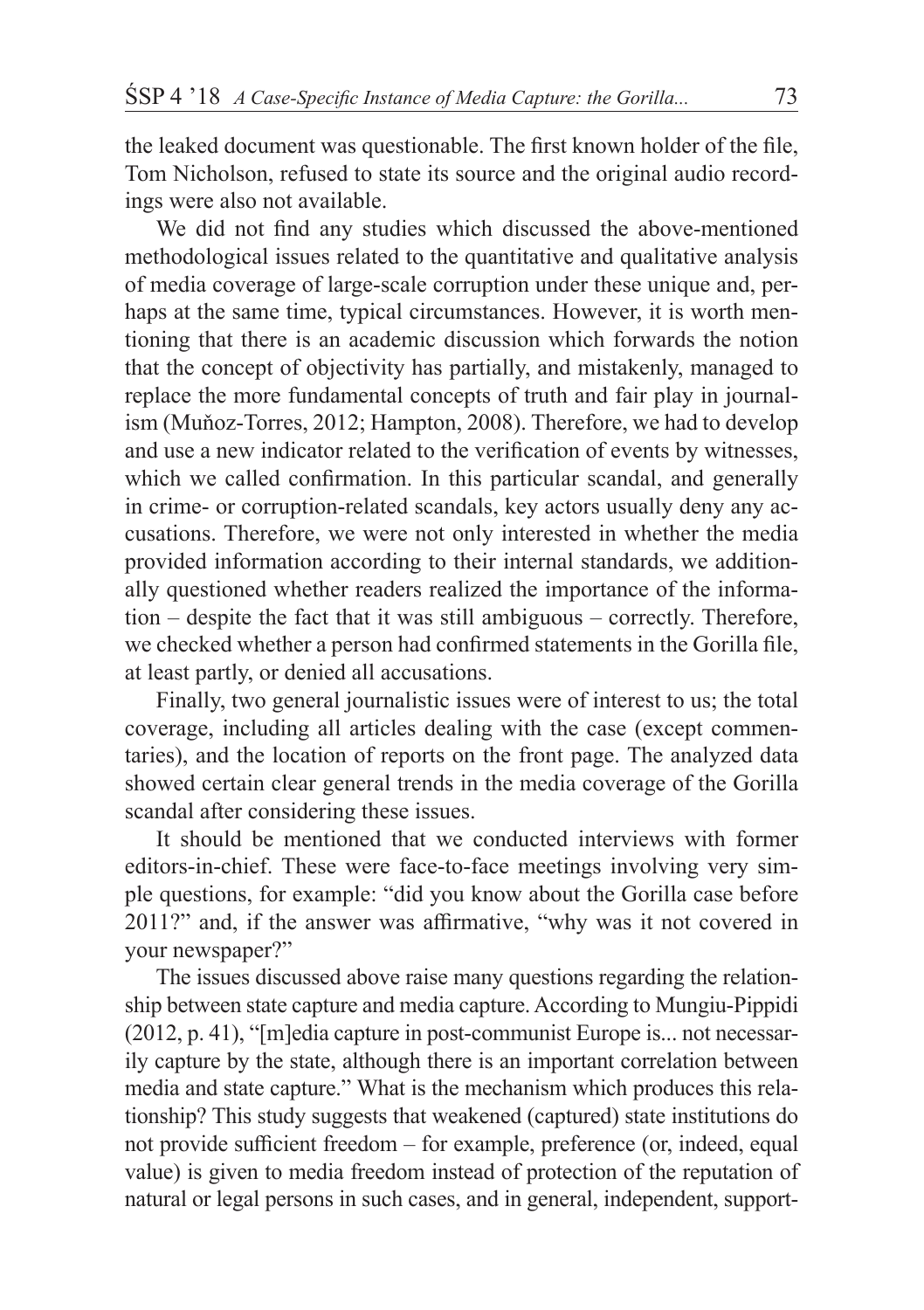ive institutional and legal environments for other actors including organizations such as the media and the courts, as well as watchdog activities.

For comparative purposes and the enhancement of knowledge, we selectively utilized two other available analyses on this topic. The first was conducted by Svoráková (2012) and showed certain methodological drawbacks discussed later in this article; however, some observations by Svoráková seemed to be correct. Moreover, we should mention all previous studies on this topic, even when they are perceived as unreliable. The second analysis, conducted by Mikulová (2013), complemented our findings on the role of the *Pravda* newspaper.

## **3. How did the Gorilla story come to public attention?**

What has become known as the 'Gorilla case' had its origin in the late 2005-early 2006. The file however, became publicly known only six years after it had become known to selected state authorities between 2005 and 2006. The lengthy document emerged via an international website, with summaries of quasi-transcripts of private conversations between some top and lower level public and private figures, shortly before Christmas in 2011.<sup>5</sup> The published file was supposedly compiled by the Slovakian Intelligence Service (SIS).<sup>6</sup> The individuals involved discussed privatization deals struck or planned during the second term of the government led by Dzurinda, a reformist Prime Minister in office between 1998 and 2006.7 The allegations that bribes worth millions of euros were paid or promised to public and party officials, politicians and/or political parties as incentives toward winning various public-procurement and privatization contracts lie at the heart of this scandal. Some ministers, representatives of some multinationals, and tycoons from Penta Investment Group, one of the largest Slovakian (private equity) investment groups, as well as all four political parties in Dzurinda's second coalition government, were named in the file. Additionally, the illegal activities of other important politicians or political party nominees were remarked upon during the

<sup>5</sup> The initial file was available online at: http://skgorila.tumblr.com, however, it is no longer accessible there. The file can be found at http://www.hascak.net/spisgorila/1341/.

<sup>6</sup> Officially called in English as the Slovakian Information Service.

<sup>7</sup> He was also Minister of Foreign Affairs in Iveta Radičová's 2010–2012 government.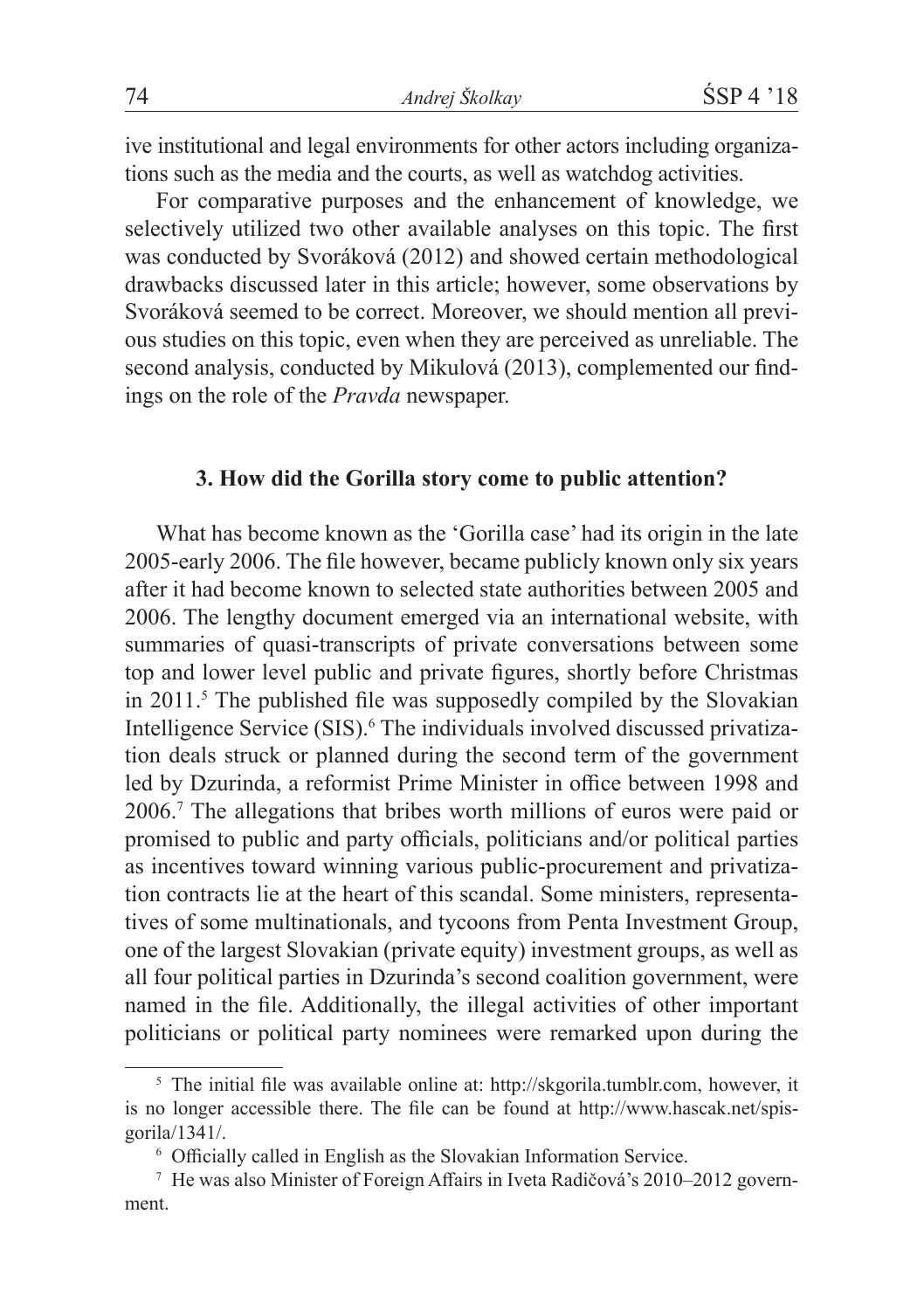conversations. These conversations were accidentally recorded in 2005 and 2006 in an apartment, and the first civilian who came into contact with the file was probably Tom Nicholson, a British-Canadian journalist naturalized in Slovakia. In 2009, Nicholson tried to contact the media and the police with the information, but editors from newspaper *Sme* and business weekly *Trend* did not dare to publish this information since there was no other evidence. Meanwhile, the police started to deal with the case in two independent investigations.8 The degree to which the material published online was genuine and matched the official documentation of the SIS still remains questionable (Nôta, 2015). Some analysts consider it authentic evidence (Svoráková, 2012, p. 2; especially see Šátek, 2012a, b). Nicholson, the key mover behind the scandal, however, raised doubts about the introductory and concluding parts of the document (in Hanus, Vagovič, 2012). There seems to be prevailing consensus that the information described in the file reflects, at least, the notion of how politics and big businesses secretly interact(ed) in Slovakia (see Šátek, 2012a, b; interviews with M. Gajdoš, the /former/ head of special police investigating team in Vagovič, 2017; Tódová, 2017). Gajdoš confirmed that the majority of facts mentioned in the file had been confirmed as accurate during the investigation (interviews with Gajdoš in Tódová, 2017; Vagovič, 2017).

The leakage of the file on the internet represents another important issue. It is less likely that the nation-wide scandal would have emerged had this not happened. It is still unknown how the classified information was leaked to the public and who initially published the Gorilla file on the internet. The most notable certainty is that it was nobody familiar with media logic – the period chosen for making it public, just before Christmas, was the least suitable time for initiating a nation-wide scandal (Murín, 2012, p. 400).

As well as some editors, certain top and low-level politicians knew about the Gorilla case a few years before it was made public.<sup>9</sup> However, no me-

<sup>8</sup> P. Bielik and B. Oprala (2016, April). Tom Nicholson: *Vyčítali mi, že som blázon bojujúci proti systému* [Tom Nicholson: They criticized me for being a fool fighting the system], http://gaudeo.sk/tom-nicholson/, see June 15, 2015, https://dennikn.sk/ minuta/160519/, January 17, 2012, *Prokuratúra: Preskúmali kauzu Gorila zákonným spôsobom a nestranne* [The Office of the Prosecutor: The investigation of the Gorilla case according to law and impartially], http://ipolitika.sk/2012/01/prokuratura-preskumali-kauzu-gorila-zakonnym-sposobom-a-nestranne/.

<sup>9</sup> See anonymous, May 21, 2015, *Prečítajte si list bývalého agenta, ktorý nahrával Gorilu* [Read a letter by former agent who wiretapped Gorilla], www.tvnoviny. sk/domace/1793994\_precitajte-si-list-byvaleho-agenta-ktory-nahraval-gorilu; A. Ha-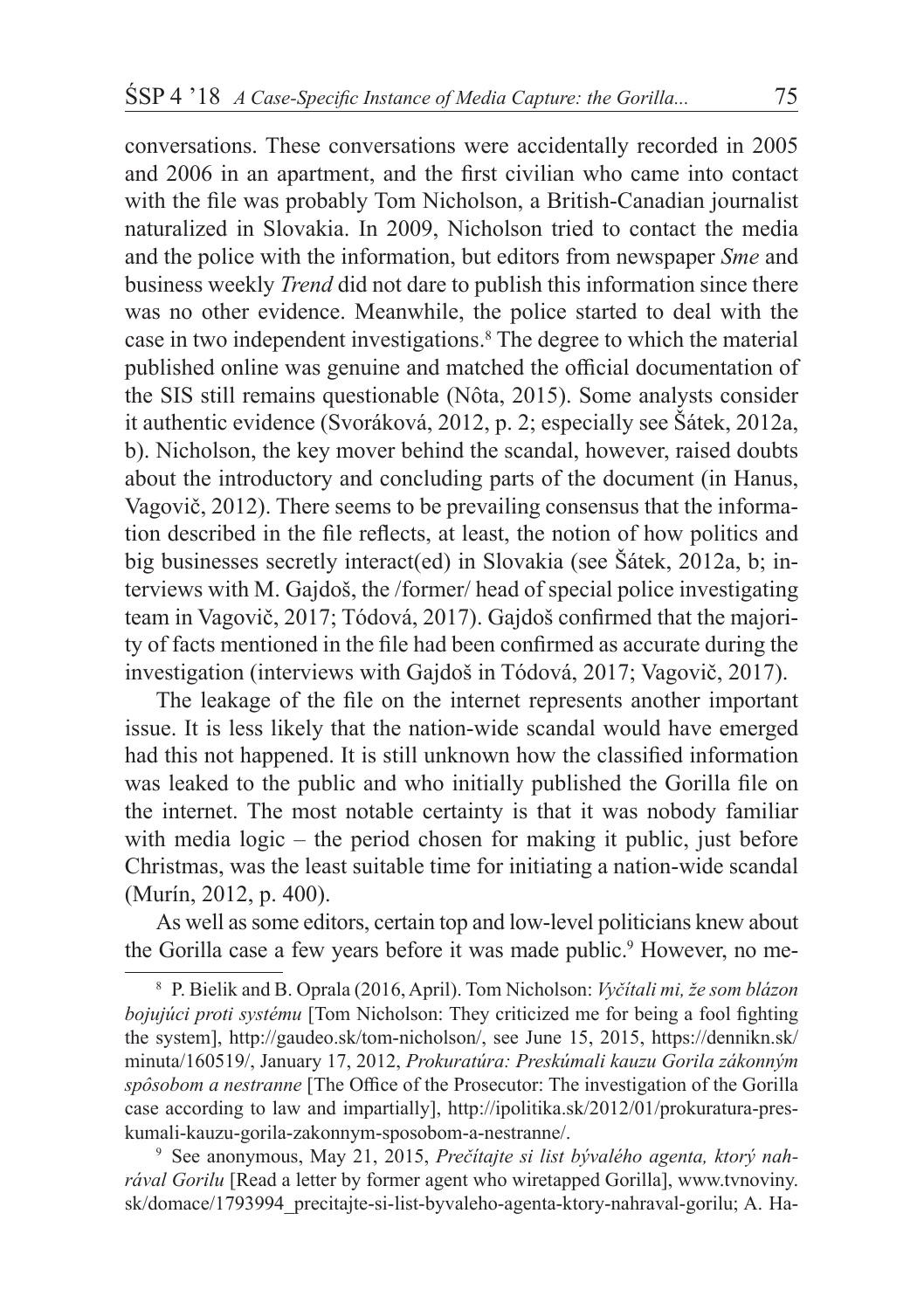dia outlet dared to publish or broadcast excerpts from this file due to their fear of the sizable libel suits that would have surely followed. The publisher of business newspaper *Hospodárske noviny* (HN) lost an appeal in 2016 against the verdict of the lower court, in which Penta successfully sued for a commentary referring to the Gorilla files published in 2013 (see Daniš, 2013).<sup>10</sup> Similarly, *TV Markíza,* a major private TV broadcaster, was fined by the Broadcasting and Retransmission Board for broadcasting an item in the main news in 2015 which raised questions related to the Gorilla case. The reason for the judgment was intimated as the insufficient time allocation for the reaction of alleged key negative actors.<sup>11</sup> It should be mentioned that the Board for Broadcasting and Retransmission has pursued a long-standing policy of 'plurality of opinions', which sometimes seemed awkward.<sup>12</sup>

An eruption of media coverage, and politicians struggling to issue statements in endeavors to politically survive the scandal, protests and other forms of pressure from a discontented public, characterized this case. Public and media interest in this case was renewed after leaks about large indirect payments from Penta Investment Group to a company belonging to the former head of the counter-intelligence unit of SIS, code-named by the media Gorilla II (see, for example, Tódová,

núsková, 2012, *Gorila na roztrhanie. Dzurinda konečne prehovoril...* [Gorilla as top agenda. Dzurinda finally spoke out], www.noviny.sk/c/slovensko/gorila-na-roztrhanie-dzurinda-k-nej-vraj-barlicky-nepotrebuje-; 2012, February 1, *Policajt z Gorily: Dzurinda ovplyvňoval vyšetrovanie korupcie!* [Policeman from Gorilla: Dzurinda put pressure on those investigating corruption!], www.topky.sk/cl/1000120/1297902/ Policajt-z-Gorily--Dzurinda-ovplyvnoval-vysetrovanie-korupcie-.

<sup>&</sup>lt;sup>10</sup> See www.kauzagorila.sk/aktualne/a219\_penta-vyhrala-spor-s-hospodarskyminovinami. The cause was a refusal of the right to a correction (based on the Press Law) by the publisher. The publisher submitted a special appeal to the Constitutional Court. The publisher argues that the Regional Court expanded the meaning of the Press Law by claiming that there is no need to strictly follow conditions for publishing a correction (e-mail from Vladimir Ruman, legal representative of the publishing house, April 10, 2017).

<sup>11</sup> See mk, (May 24, 2016). *Markíza dostala sankciu za reportáž Barbory Marekovej o Gorile* [Markíza was fined for a report by Barbora Mareková about the Gorilla], www.omediach.com/tv/item/9149-markiza-dostala-sankciu-za-reportaz-barborymarekovej-o-gorile.

<sup>12</sup> Mk (November 4, 2014), *RTVS potrestali za to, že nebola dostatočne proruská* [RTVS received a fine for not being sufficiently pro-Russian], https://www.omediach. com/tv/item/5369-rtvs-potrestali-za-to-ze-nebola-dostatocne-proruska?fb\_comment\_ id=635985599843202\_637295759712186.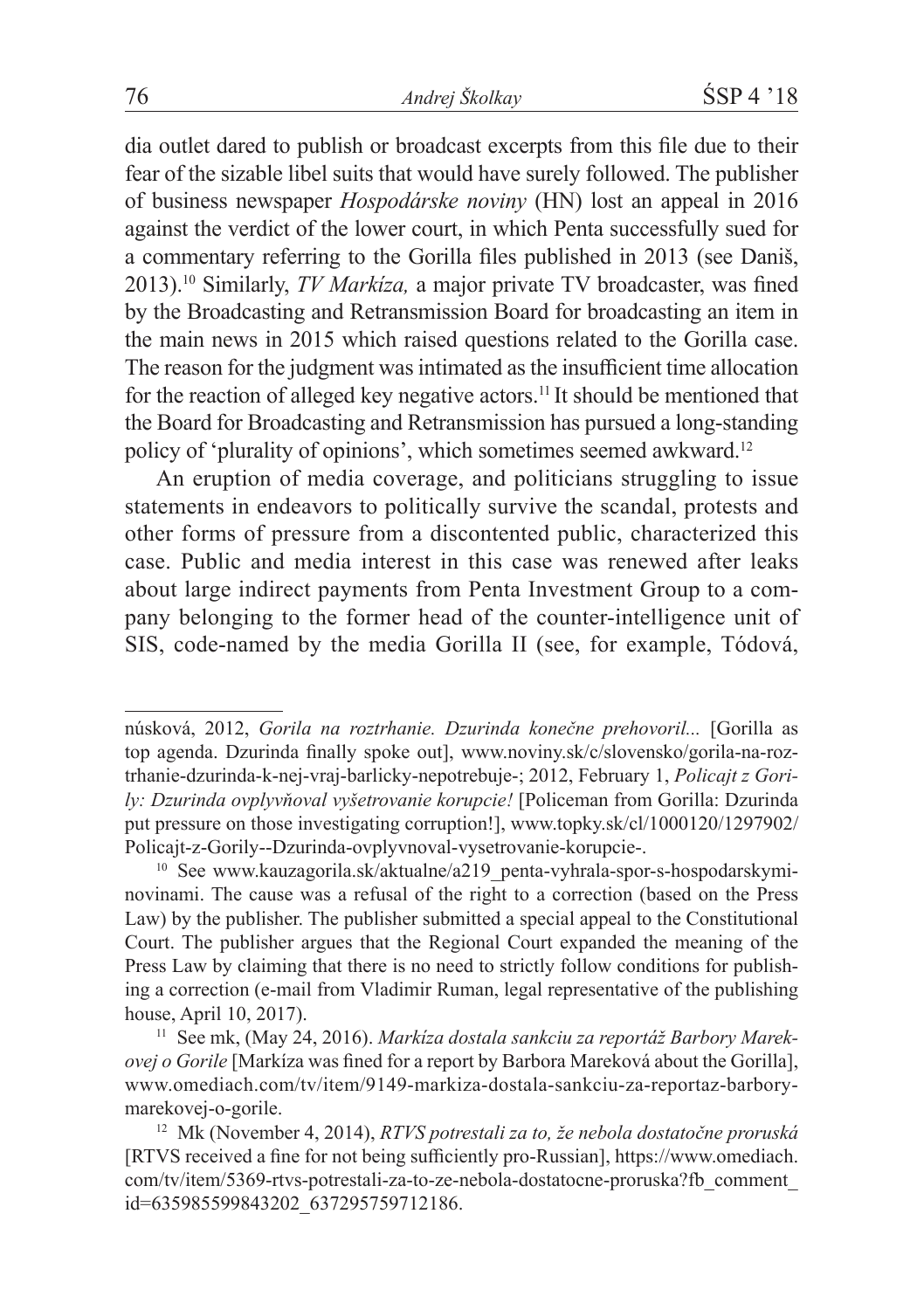$2015b$ ,<sup>13</sup> came to light in late 2015. On the other hand, the main negative non-political actor mentioned in the file, Penta Investment Group, made many PR<sup>14</sup> and legal counter-efforts<sup>15</sup> to tackle this issue.

## **4. The media and public issues in Slovakia**

Although the media was the major reporter on many (broadly understood) corruption cases, very few cases were acquired by the media themselves, as a result of their own long-term painstaking investigations. Most often, stories arose from leaked sources.16 This was consistent with the case of the Gorilla files. Mihočková estimates that as many as 90% of corruption stories come from leaks or tips.17

From a media and liberal democratic perspective, direct and indirect purchase and co-purchase of some important media outlets (including the newspaper *Sme*) by local oligarchs, including those made (directly or indirectly) by Penta Investment Group in 2014/2015, raised doubts about the future freedom of a key part of the Slovakian media (see Kernová, 2015a, b; see also on this Media Pluralism Monitor  $2015 - Results^{18}$ . Although there may be multiple attributions, Penta's venture into the media business after the Gorilla scandal appears not to be a coincidence. This suggests a correlation between consequences ('lessons learned') of partial state capture and the need for 'captors' to achieve partial media capture (or, at least, capture of those media outlets which are most important for agenda-setting). Be that as it may, large amounts of research document the negative impact of owners (especially local) on freedom of the me-

<sup>&</sup>lt;sup>13</sup> The original transcript http://skgorila2.tumblr.com/....

<sup>14</sup> See www.kauzagorila.sk and www.pentaokauze.sk/. According to the *intellinews*, September 22, 2014, Penta had 3,000 mentions at the height of the Gorilla scandal. Jaroslav Haščák claimed that the Gorilla case was a PR disaster but mostly in Slovakia, less so in the Czech Republic or Poland, and this scandal had almost no impact in Germany (in Haluza, 2013).

<sup>&</sup>lt;sup>15</sup> See, for example, the letter sent by legal representatives of Penta to various websites, www.ginn.press/news/hascak-penta-utocia-na-gorilu or Valček, 201a and Burčík, 2016.

<sup>&</sup>lt;sup>16</sup> Interview with Zuzana Petková, November 14, 2013, investigative reporter from business weekly *Trend*.

<sup>&</sup>lt;sup>17</sup> Interview with Eva Mihočková, November 14, 2013, investigative reporter from weekly *Plus 7 Dní*.

<sup>18</sup> http://monitor.cmpf.eui.eu/mpm2015/results/slovakia/.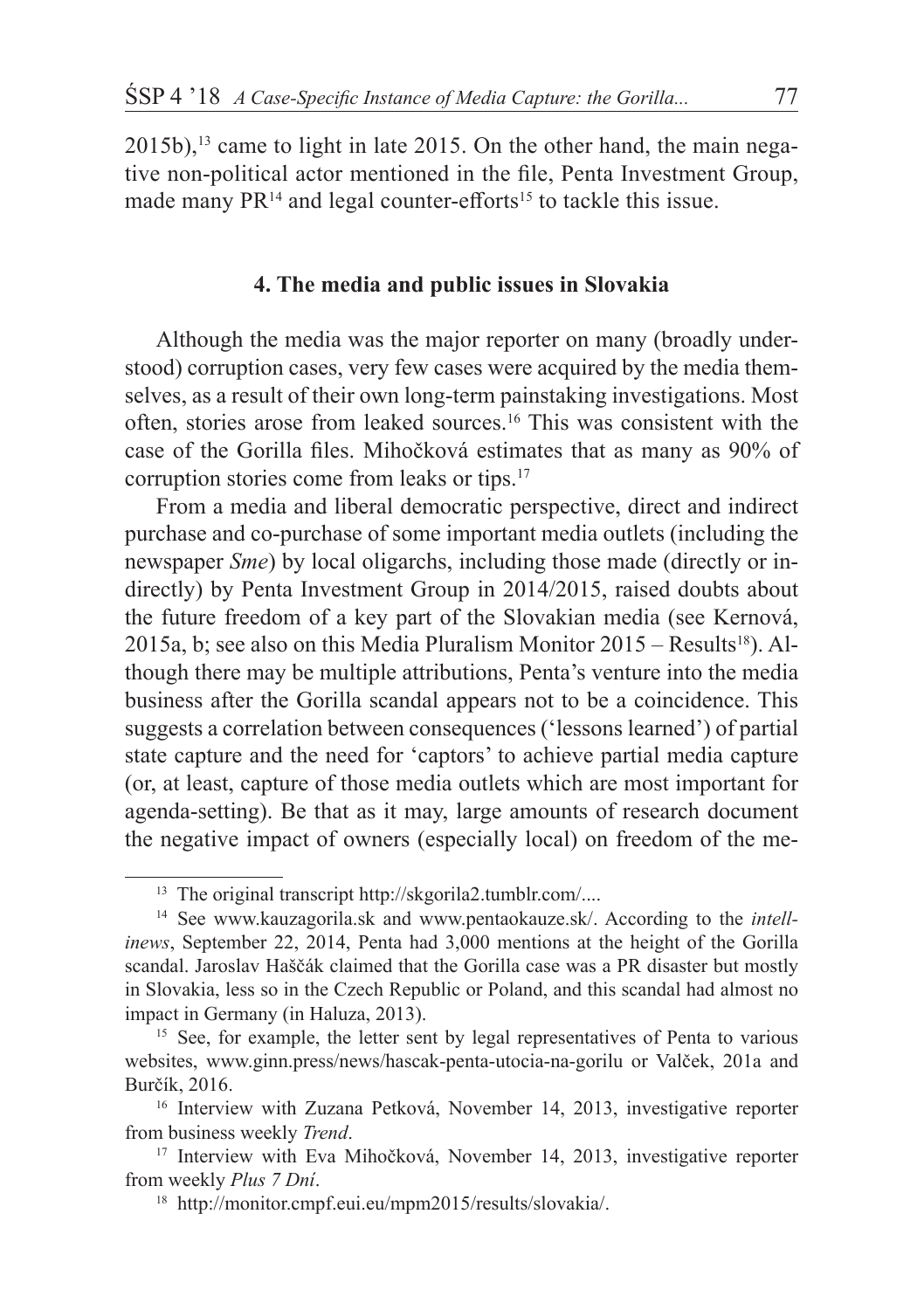dia (Djankov, McLiesh, Nenova, Shleifer, 2003; Baker, 2006; Winseck, 2008; Hanitzsch, Reich, 2013). Sikorski's (2017) meta-review research, in particular, revealed that, structurally, in relation to ownership structures, the partisanship of a news organization and the competitive context in which it operates tend to influence news coverage about political scandals. In this context, the circumstances under which the newspaper *Pravda* changed its owner, shortly before the Gorilla scandal, begs the question or whether this was somehow already reflected in the different media coverage of this scandal by this newspaper. Clearly, the true ownership of *Pravda* remained a mystery during those years. This sub-case of *Pravda* raises an issue regarding the impact of unknown media owners on the agenda of their media outlets *during* partial state capture. There appears to be a clear case of correlation between partial media capture and partial state capture. The supporting evidence is obviously only indirect, but, as will be demonstrated subsequently, clearly points in that direction. Interestingly, the captor behind *Pravda* daily remains unknown.

## 4.1. The Gorilla case in the Slovakian media

The 'Gorilla case' is probably the most covered single corruption case in Slovakian history. The database of a media content information storage company, SlovakiaOnline, includes 5,400 mentions of Gorilla (+ file SIS *or* case *or* corruption) from the period between December 2011 and July 2014. This is far more than the second most discussed single corruption case, Notice Board Tender, with about 1,300 mentions over a much longer period.19 However, as discussed, the media was relatively silent on this issue until the file was published on the internet. Why was this the case? Stanig (2009) argues that politicians can influence media content in two ways: through legal sanctions against editors or through pressure on publishers. However, in the Gorilla case, the major threat was a private entity, namely Penta. Nevertheless, it is true that all key political parties were involved in this scandal. Obviously, the media did not know in advance who would become the most serious threat to them.

Matúš Kostolný, the Editor-in-Chief of the key agenda-setting daily *Sme*  at the time, was among the first editors contacted by Nicholson with the of-

<sup>&</sup>lt;sup>19</sup> On this case, see, for example, John Boyd, June 1, 2012, former MP charged with corruption in "Notice Board" Tender, *The Daily Slovakia*, www.thedaily.sk/former-mp-charged-with-corruption-in-notice-board-tender/#ixzz48WWUlAPj.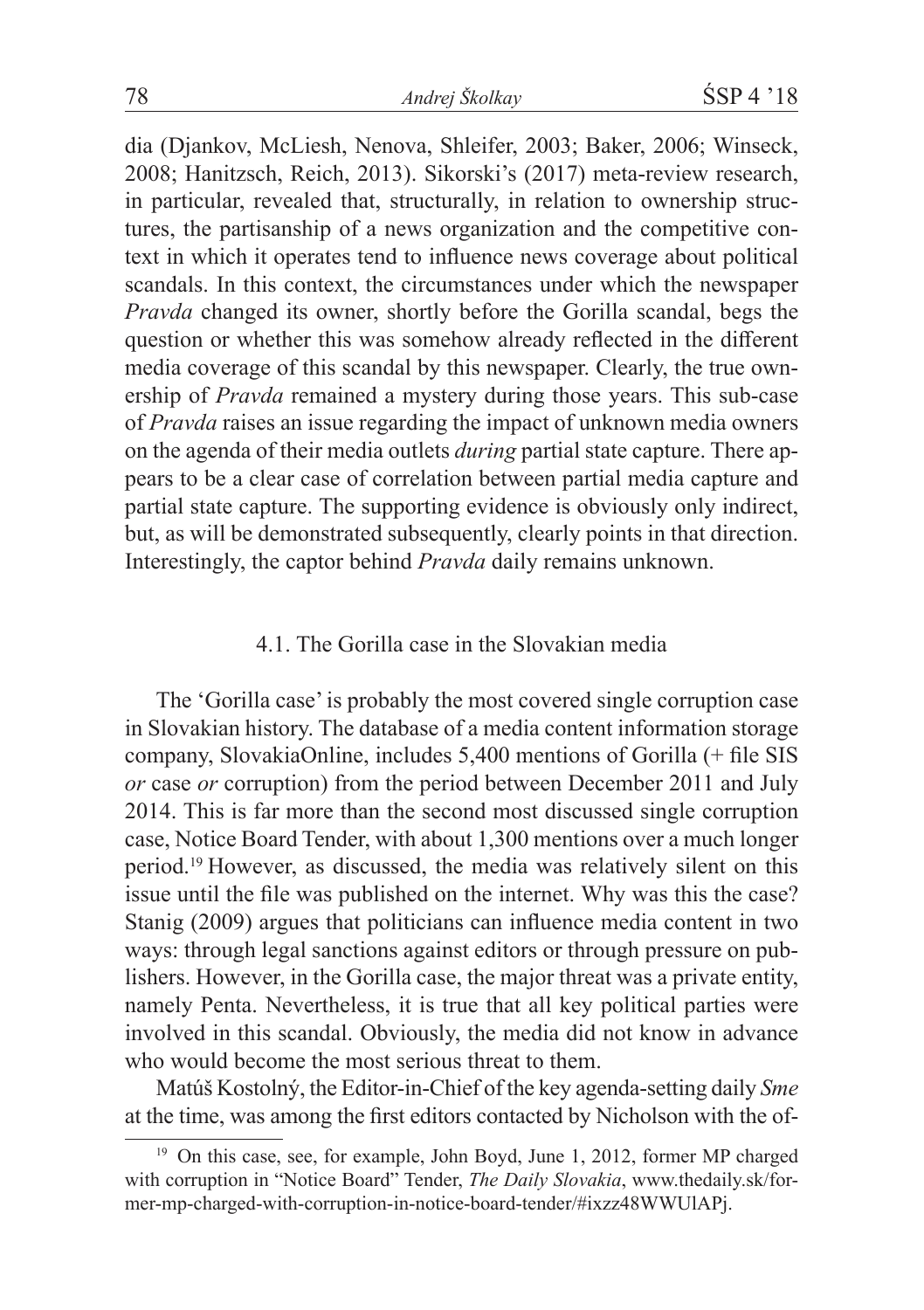fer to cover the Gorilla case. Kostolný's explanation of the media silence on the case, therefore, is relevant and captures the difference between the initial apathy and the heightened interest after Gorilla had become a public topic in early 2012, at which time *Sme* was producing at least one article about the case daily. *Sme'*s hesitance to write about the case was driven by a lack of original evidence (e.g. initial original audio recordings, transcripts of the original interceptions, or a source) proving the file's authenticity – they also received legal counsel to decline to publish it (Kostolný, 2012a). The business newspaper *Hospodárske noviny* similarly remained silent, but for different reasons – it "did not publish anything on the SIS wiretaps simply due to a lack of knowledge on the matter."20 Some other editors were cautious for additional reasons. For example, Jozef Hajko, former Editor-in-Chief of business weekly *Trend*, stated: "Hypothetically speaking, before 2011, *Trend* would either publish a story based on Gorilla files only with statements of the key concerned actors, or would not publish anything due to a lack of verified and reliable facts/sources. It could just have been a conspiracy theory or provocation."<sup>21</sup> The weekly *.týždeň* was the first magazine to issue a story written by Nicholson on side issues – not related to the content of the files, but rather focused on the negative experience Nicholson had with a special prosecutor when he submitted transcripts of the Gorilla case to him (Hríb, 2014). In any case, the weekly *.týždeň* is not an agenda-setting publication in Slovakia, so the case did not attract attention amongst the hundreds of other corruption cases at that time. This is another interesting dynamic of this case; the agenda-setting factor. It would be very useful to explore how many corruption stories failed to attract nation-wide coverage due to being published initially in media which were not agendasetting, especially when the inter-media agenda-setting function was rather low (see Školkay, Ištoková, 2016).

Be that as it may, it should be mentioned that a review of relevant court cases of the ECHR would suggest a refrain from the publishing of these transcripts (Lešník v. Slovakia, 2003IV, Vides Aizsardzības Klubs v. Latvia, 2004; Cumpănă and Mazăre v. Romania, 2004). However, in such cases the ECHR allows many additional conditions and excuses, and these might have softened any possible harsh repercussions for journalists, especially those of a criminal nature. In other words, it might be possible that the ECHR would accept the publishing of a story based on the

<sup>&</sup>lt;sup>20</sup> Interview with Peter Vavro, then the Editor-in-Chief, Bratislava, July 17, 2017.

<sup>21</sup> Interview with Jozef Hajko, former Editor-in-Chief of *Trend* (until 1999), Bratislava, July 17, 2017.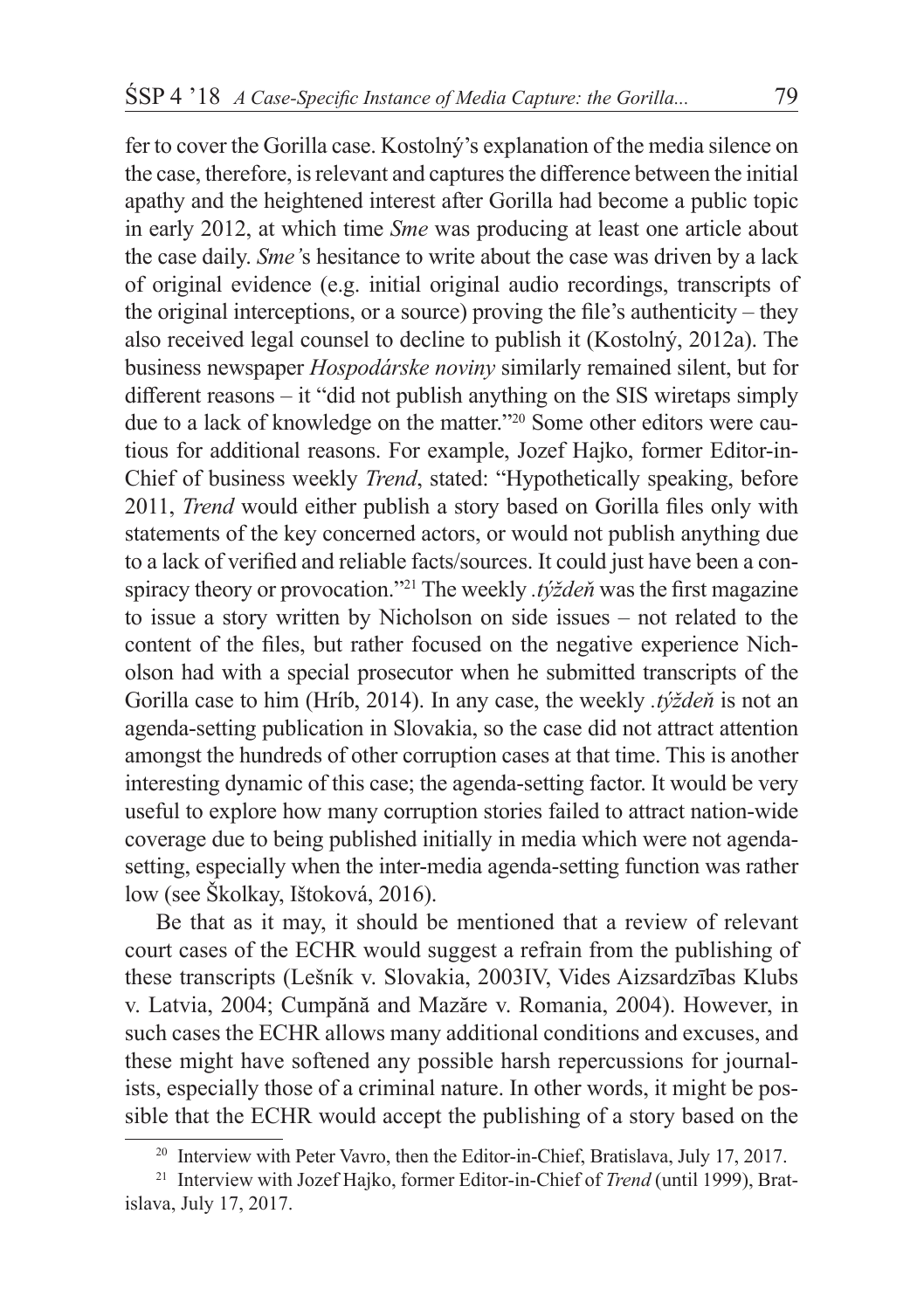Gorilla file, due to their possible enormous social and political relevance, even under less favorable conditions with respect to the absence of watertight evidence. For example, the ECHR accepts the publishing of rumors or stories emanating from third sources by the media (Thorgeir Thorgeirson v. Iceland, Cihan Özturk v. Turkey). Moreover, the ECHR accepts that allegations against individuals or public figures do not have to be initially proven in criminal proceedings (Voorhoof, 2015, pp. 309–310). In other words, the media could have taken advantage of the fact that police had begun investigations of the Gorilla files long before they were made public on the internet. The media could have reported extensively on this fact and investigated the story further. Nevertheless, it is true that certain chilling effects of the libel legislation, especially regulating publishers, were present during that period (Školkay, 2014; Hanák, 2016).

Nevertheless, the Gorilla case adequately supports Entman's (2012) theory about the low interest of politicians in making public scandals which deal with all major sides of the political spectrum, as well as difficulties for the media in exposing a full-blown scandal under circumstances of political collusion.

# 4.2. Internal quantitative content analysis

Our quantitative analysis focused on the period which commenced with the publishing of the first article on the Gorilla case in the print media, until the end of January 2012.

Table 1

#### **by media (% rounded) Verifica-Confir-Number of**

**Results of analysis of objectivity. Verification and the source of information** 

| Newspaper                        | Objectiv-<br>ity | Verifica-<br>tion | Confir-<br>mation | <b>Source</b> | Front<br>page | Number of<br>investigated<br>articles |
|----------------------------------|------------------|-------------------|-------------------|---------------|---------------|---------------------------------------|
| $\mathsf{S}$ <i>me</i>           | 69               | 72                | 49                | 100           | 25            | 80                                    |
| Hospodárske<br>$\sqrt{N}$ Noviny | 53               | 75                | 40                | 100           | 22            | 60                                    |
| Pravda                           | 45               | 61                | 30                | 100           | 16            |                                       |

The highest number of articles, in total as well as on the front page, was published by the daily *Sme*, followed by the business daily *HN,* with the last, *Pravda,* lagging somewhat behind. This is surprising, consider-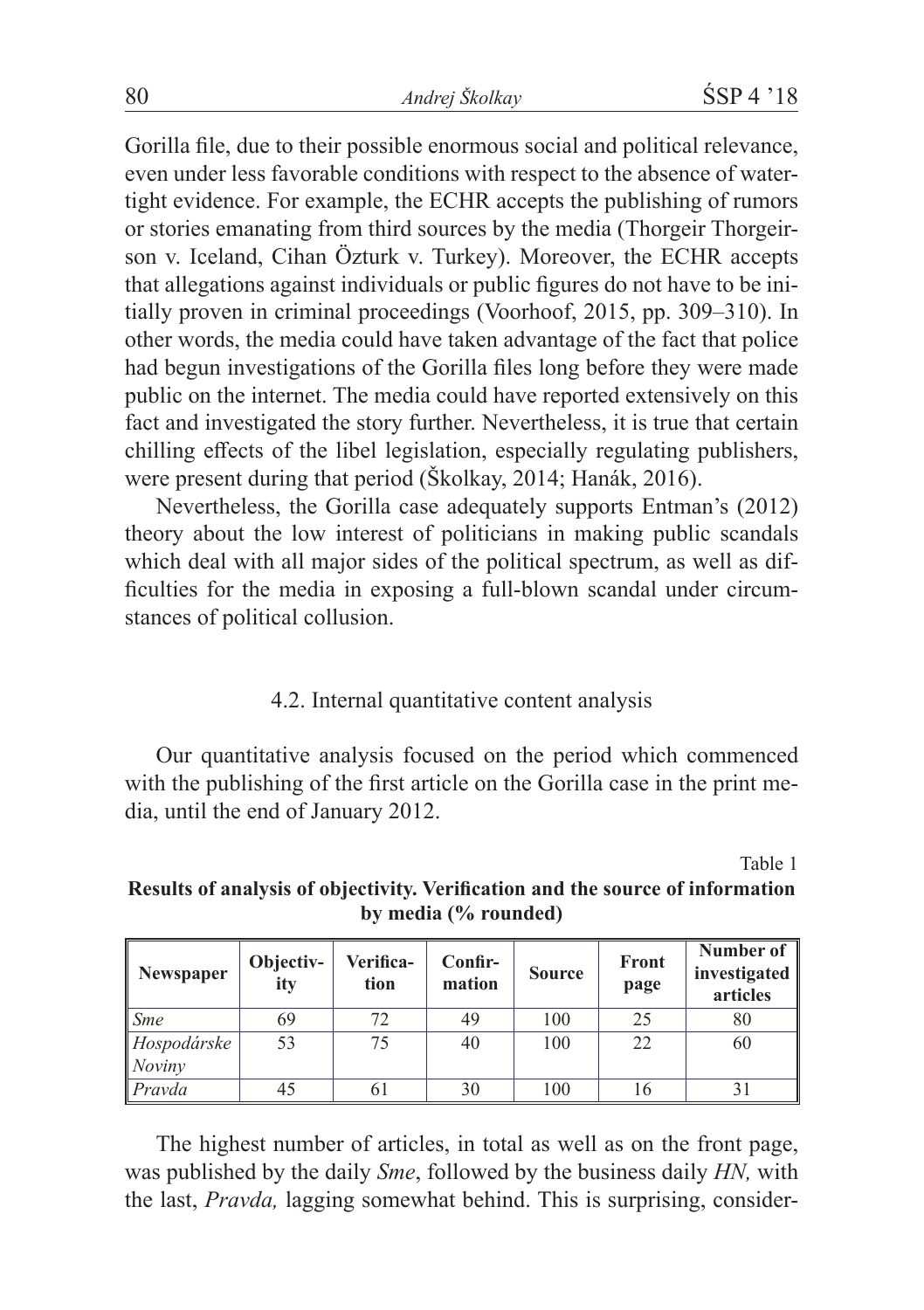ing that the most often mentioned subjects in the transcripts were rightwing parties. Moreover, *Pravda* published the lowest number of articles – from its already low total – on the front page.

However, the findings of quantitative research on the same topic, the media representation of the Gorilla case, conducted by Midulová (2013) for a slightly extended reference period (December 20, 2011–February 6, 2012), showed dramatically different results in the percentages of the front page articles. According to Midulová's data, *Pravda* exceeded both *Sme* and *HN* in the ratio of articles presented on the front page (35%, 27% and 22%, respectively), although the sequence of the total number of articles remained unchanged, with *Sme* taking the lead, followed by *HN* and, as usual, *Pravda*  far behind. Further comparison of our research and Midulová's, demonstrates that *Pravda* suddenly (in just six days) reported on the scandal in five more front page articles, 50% of the total for the 41-day research period.

*Pravda* also fared worst with respect to objectivity (as defined above, and with the caveats mentioned above), while *Sme*, despite publishing the largest number of articles (thus increasing the risk of mistakes), was the most objective publication. Although neither newspaper reached reasonable (approximately 90%) objectivity, the differences seemingly indicate a medium quality of journalistic work.

A verification indicator proved that, in our case, there were usually two sources used (from 61% of the time in the case of *Pravda* to 75% in the case of *HN*), although these sources did not necessarily confirm or speak about details of the same issue in an article, as is clear from the confirmation indicator. These results varied from 30% to 49%. In other words, the majority of news articles mostly contained contradictory claims and denials, rather than facts. It is of little benefit that the sources of these claims were, in all cases, clearly identifiable.

In summary, the most professional coverage was indisputably provided by the daily *Sme*, while the least professional coverage was offered by the daily *Pravda* (which focused more on the impact of the story on elections) – the daily *HN* could be qualitatively placed in the middle. However, the sources predominantly denied all accusations stated in the file, thereby forcing the media to report mostly on rumors – in fact, this is not surprising considering the criminal nature of the alleged activities. The daily *Sme* wrote most frequently about the case, and *HN* published twice as many articles as *Pravda*. In most cases, the newspapers gained their information from their own editorial work, and the articles contained the name of the author. Due to the attractiveness of the topic, the active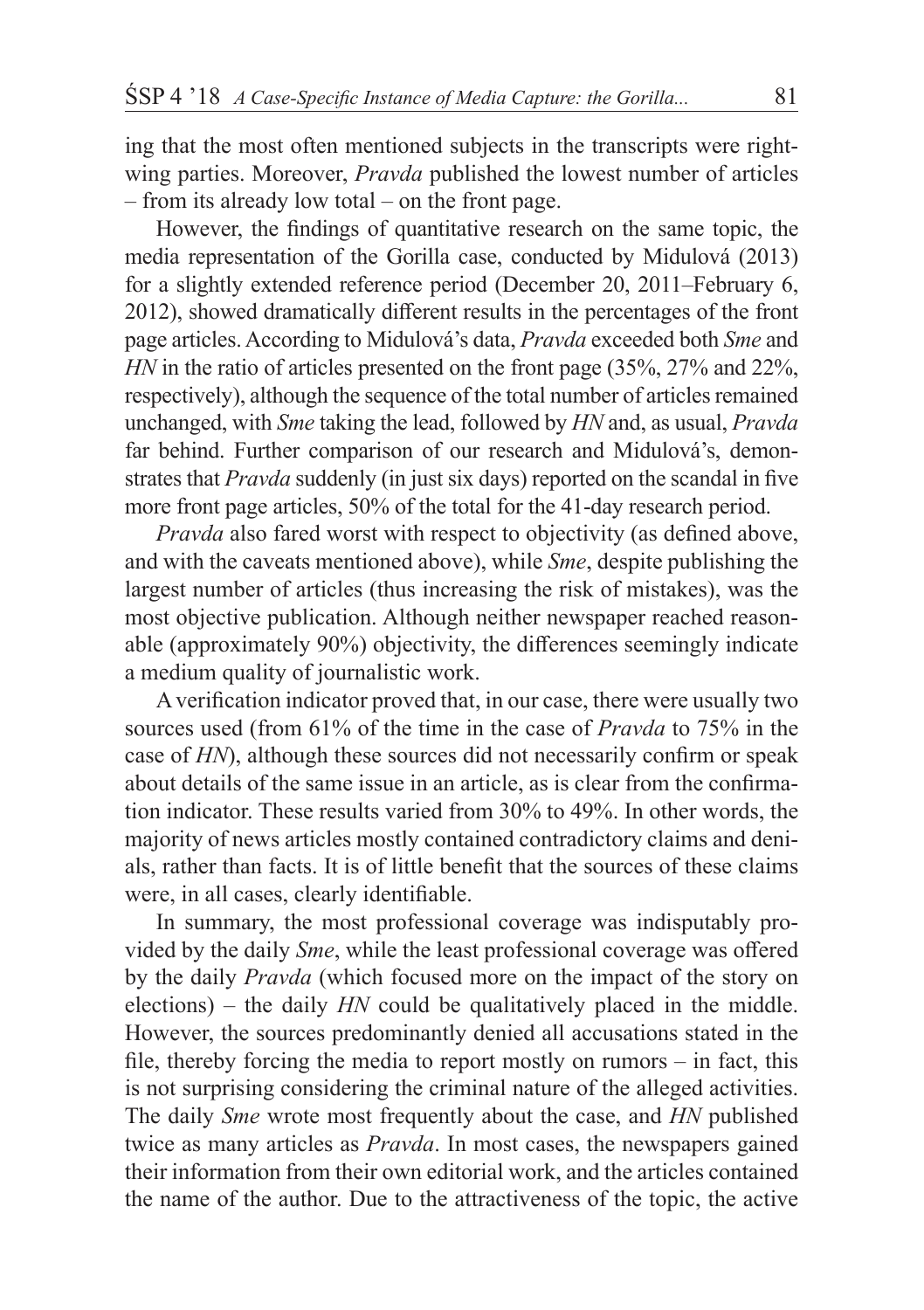work of journalists could be recognized in all analyzed media outputs. In almost half of the articles focusing on the Gorilla case, three or more quotes from certain individuals involved were frequently present. Such a consistent effort towards comprehensive coverage of the diverse attitudes can be considered an attempt to reasonably balance the sources during a highly confusing phase of this public scandal.

Regarding the content of the articles, *Pravda* reported on the case in the manner consistent with an intelligence game, far more frequently than did *Sme* or *HN*. *Pravda* also claimed that the file was published before the elections on purpose (Stupňan, 2012). The consequences for individual politicians were deduced in several cases in articles from this daily. On the contrary, the dailies *Sme* and *HN* rarely mentioned the Gorilla scandal in the context of elections. The content of the articles in *Sme* and *HN* was generally derived from statements by politicians and public figures. In fact, the statistical findings of Midulová (2013) demonstrated an overwhelming predominance of quotes from politicians in articles which gave space to any kind of personal statement, in all three dailies. According to her research, these findings support the theories (see Sigal, 1973; Hagen, 1993) advocating the existence of elite access to certain information sources amongst the news services, which consequently shapes the interpretation of particular pieces of information presented to the public. Nevertheless, the research confirmed that all three examined newspapers were very active in their own investigative and analytical work on the case during the period; the findings of other media sources were used in only a few cases.

*Pravda*'s unusual way of reporting on this case (less attention was devoted to it, focusing on the impact of the case on elections) probably reflects transitions in their editorial policy after the change of the daily's ownership in 2010. Indeed, communication with Zuzana Petková, the former Deputy Editor-in-Chief at *Pravda*, revealed that the majority of journalists who were critical towards *Smer-SD* left the daily either voluntarily or under pressure.<sup>22</sup> Although the major scandal revolved around right-wing politicians, the files frequently mentioned the head of the major leftist party (Leško, 2016). Therefore, *Pravda* found itself in a rather complicated situation – it was interested in covering the case as it mainly concerned parties of the right, yet it also struggled, as the scandal had the potential to harm *Smer-SD*.

<sup>22</sup> Email from Zuzana Petková, petkova@trend.sk, April 27, 2016.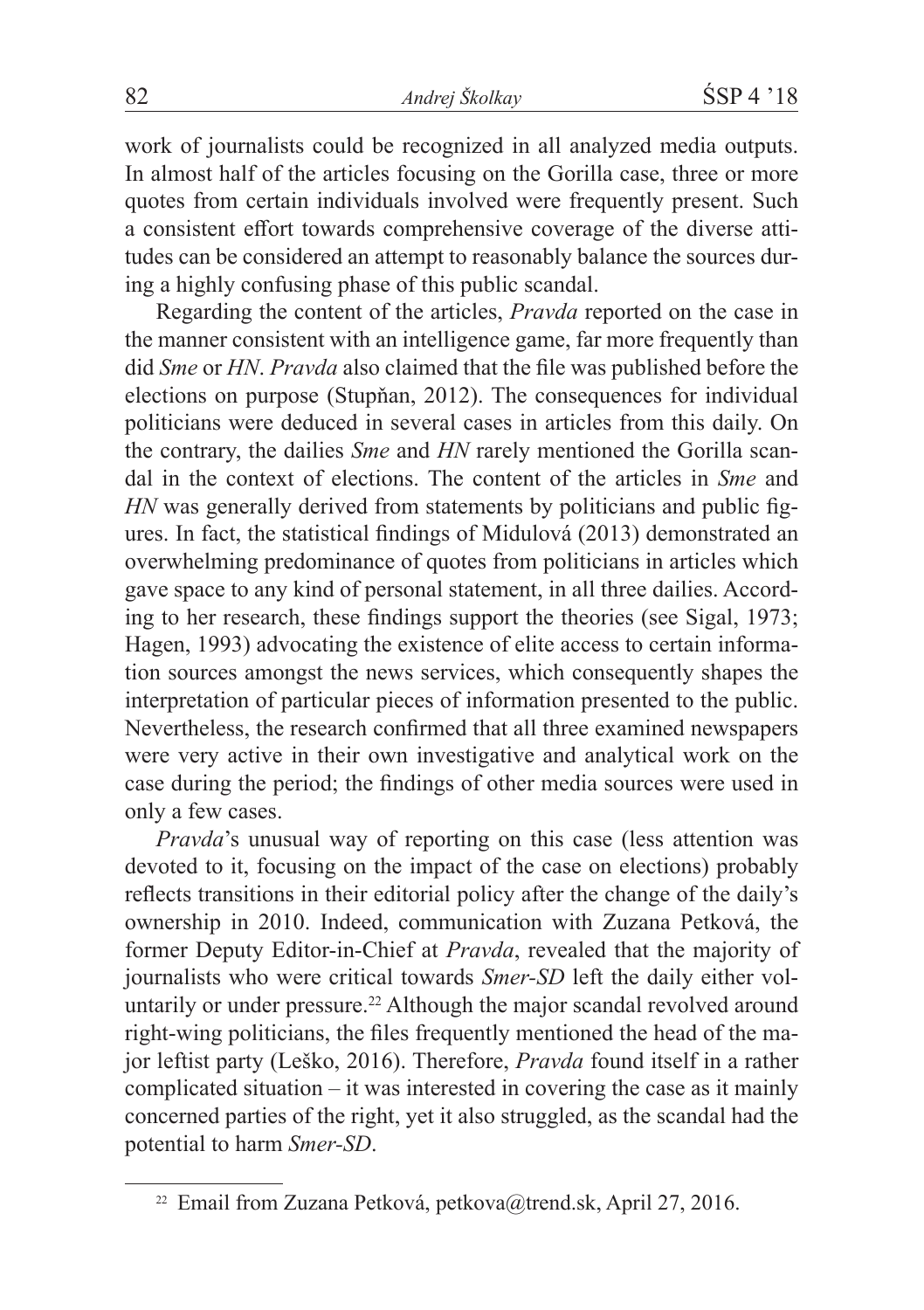However, the right and left-wing bias of individual dailies cannot be confirmed, according to the statistical output of Midulová (2013), as the responsibility for the wrongdoing was mostly attributed to the rightist *SDKÚ-DS* in all three analyzed papers – the leftist *Smer-SD* was only marginally mentioned as a perpetrator.

It is notable that Svoráková (2012) rightly highlighted the important role played by social media in coordinating and providing full coverage of protests. However, her other claims on media coverage of this case can be considered as a misinterpretation or misunderstanding of the specific nature of television media work. Moreover, Svoráková's study is silent on the methodology she used.

#### **5. Conclusion**

This case illustrates an ethical and legal dilemma for the media when the sources of information vehemently deny all accusations, and force the media to report rumors or contradictory claims and denials (after files are made public on the internet) or desist from reporting altogether due to possible libel threats, until the files are made public on the internet. Our findings, supported by cited research, question normative expectations expressed in the democratic theory related to the role of the media in fighting large-scale corruption (intertwined with state capture) in postcommunist states. However, anonymous publishing on the internet provides an escape route for the media from possible unresolvable dilemmas fueled by legal and ethical dynamics under dual capture – from partial *case-specific* media capture and possibly, in the long-term, from (partial) state capture. Nevertheless, the media could still have published many stories to instigate a nation-wide corruption scandal, even before making incriminating files public on the internet. This would be legally safe under standard politico-legal conditions. It appears that the media inflicted media capture on themselves – and/or they simply underestimated the importance of the Gorilla files. The latter explanation is difficult to accept. Perhaps the situation was challenging from the perspective of media freedom at that time, and the media simply did not want to enter another long and costly court case with an uncertain result.

The publishing of the file on the internet in December 2011 set off a wave of ardent media coverage of the scandal, followed by public statements from many prominent politicians who had been silent until then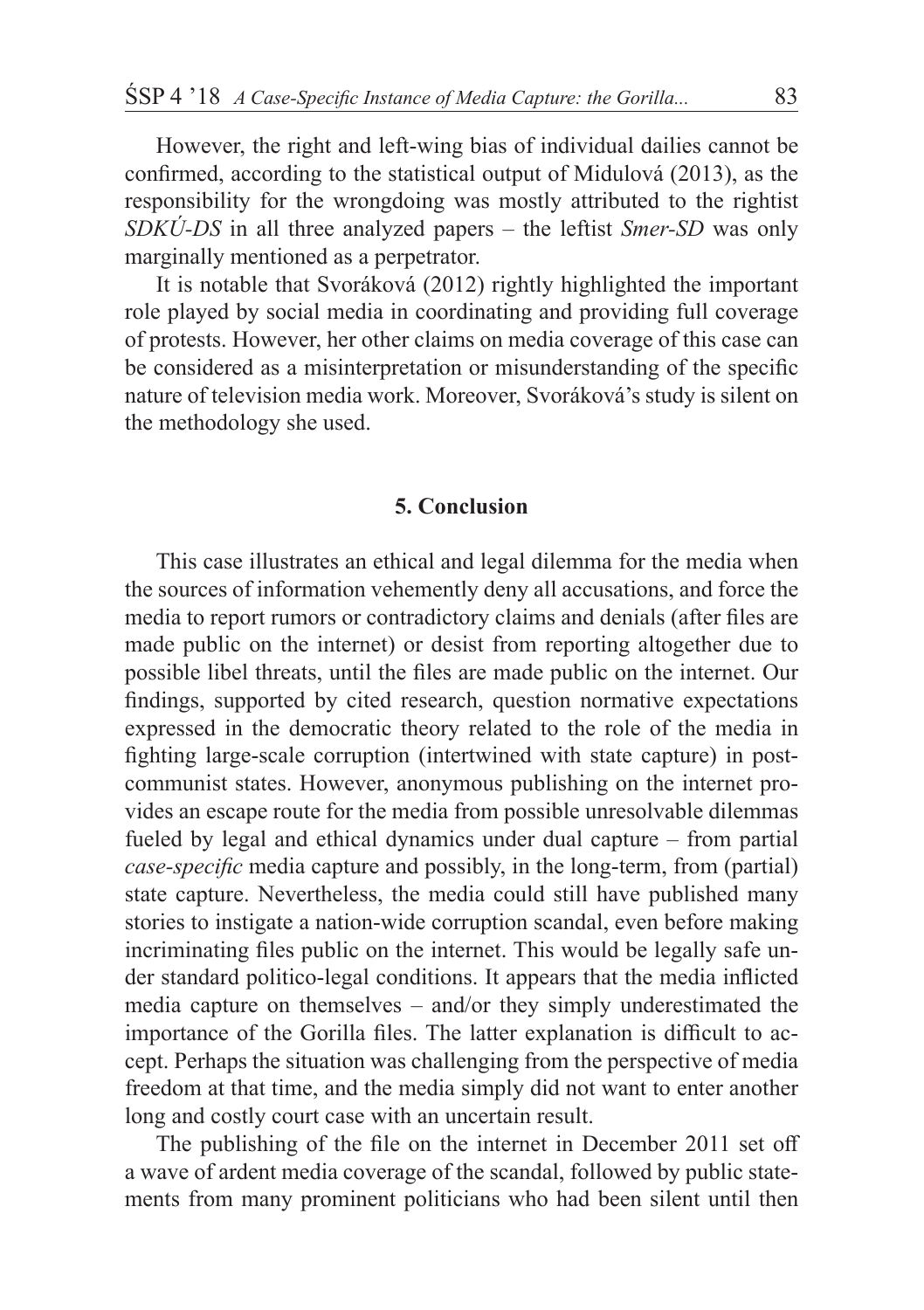– these politicians had maintained very low levels of interest in public scandals which related to major players on both sides of the political spectrum (Entman, 2012).

By contrast, the Slovakian media, with the exception of some investigative efforts by an individual journalist, were utterly inactive until the file was made public on the internet – despite Nicholson offering the case to some of the major stakeholders for more than two years, they showed no interest in further investigation of the Gorilla file. Although there were strong legal arguments for the exercise of caution with respect to the decision not to publish stories related to the Gorilla case before making it public on the internet, it remains questionable whether the media did not push themselves into a case-specific media capture.

The most professional initial coverage among quality newspapers was indisputably provided by the daily *Sme*, while the most problematic coverage was offered by the daily *Pravda –* the coverage of the daily *HN* could be qualitatively placed in the middle. The unusual failure of *Pravda* to properly inform the public about the scandal, however, may be linked to the change of ownership and the whole editorial policy. The demonstrable bias by the new management towards the leftist ideology, or even *Smer-SD*, empirically verifies how media ownership and/ or ideology can negatively affect the freedom of the press or coverage of large-scale corruption. Ironically, some media outlets acted rather selectively, and their output was sometimes unbalanced (see Penta Investments, 2016), even long after the online publication of the Gorilla files.

We have updated the emerging terminology of media capture with *partial case-specific* media capture. Under such conditions, the media is captured only partially (and possibly temporarily and due to being too cautious) in a specific case. Perhaps our specification of 'partial' media capture (in contrast to the minimally differentiated and broadly used term 'media capture') can be found analytically useful. Partial media capture can be found in a situation when a part of the media or a specific media sector (e.g. online media) is free to report while others (usually more capable of agenda-setting) are constrained. From a broader methodologicaltheoretical perspective, the paper discovered methodological challenges of quantitative corruption analysis based on media reporting, as well as suggested drawbacks of political science approaches to issues that do not get official and verified confirmation from public authorities. The latter issue is tackled in a separate paper.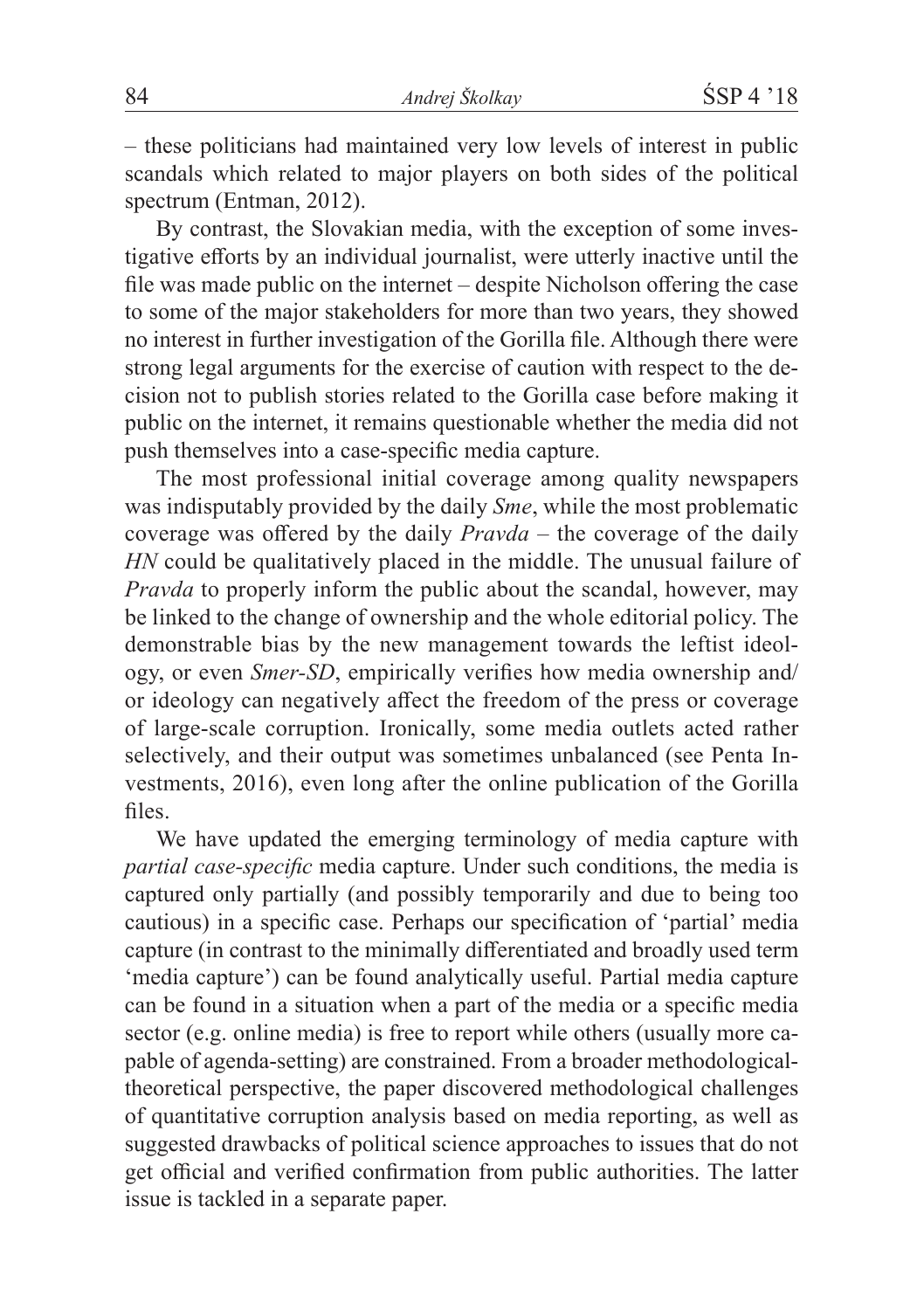Finally, it should be mentioned that legally and economically constrained (especially print) media, under the control of local oligarchs, especially of Penta, is a rather worrying aspect of Slovakian democracy. The potential and ongoing oligarchization of key media houses in Central and Eastern Europe (Štetka, 2012; UEA, 2013; Wyka-Podkowka, 2014; Popović, 2015), despite the unrestrained opportunity for expression via the internet, still significantly threatens the detection and coverage of corruption scandals due to the agenda-setting and inter-media agenda-setting roles of the key print and TV media. This is especially evident when politicians become involved in activities which suppress their duties towards the public interest. In summary, the process of oligarchization of the media may result in media capture and this, in turn, may facilitate state capture. This is the opposite situation to that described in this paper (save for the *Pravda* case), but nevertheless possibly has a similar impact on media reporting of sensitive large-scale corruption cases.

#### **Bibliography**

All online sources were checked as of July 2018.

- Baboš P. (2015), *Corruption Experience, Perception and Anti-Corruption Trust: Different Effects in Various Post-Communist States*, "Romanian Journal of Political Science," 15 (1).
- Baboš P., Malová D. (2014), "*Losing Jobs in Crisis: Impact on Corruption Experience". Perception* and *Trust in Fighting Corruption*, "Raziskrave in Razprave (Research and Discussion)," 7 (1), pp. 83–112.
- Balogová B. (2012, January 6), *Slovak politics gripped by Gorilla file*, The Slovak Spectator, http://spectator.sme.sk/c/20042075/slovak-politics-gripped-by-GorGorilla-file.html.
- Beblavý M., Sičáková-Beblavá E. (2014), *The Changing Faces of Europeanization: How Did the European Union Influence Corruption in Slovakia Before and After Accession?*, "Europe-Asia Studies," 66 (4), pp. 536–556.
- Bell A. (2010), *Literature Survey on State Capture*, Grand Corruption & Political Corruption 1995–2010, http://siteresources.worldbank.org/PUBLICSECTOR ANDGOVERNANCE/Resources/285741-1315337528748/LitSurveyAnticorruptionStateCapture.pdf.
- Besley T., Prat A. (2006), *Handcuffs for the Grabbing Hand? Media Capture and Government Accountability*, "American Economic Review," 96 (3), pp. 720–736.
- Buláková M. (2012), *Thomas Nicholson: Why Slovakia's corruption scandal is good for democracy*, Voxeurop, 14.03.2012, http://www.voxeurop.eu/en/ content/blog/1623711-thomas-nicholson-why-slovakia-s-corruption-scandalgood-democracy.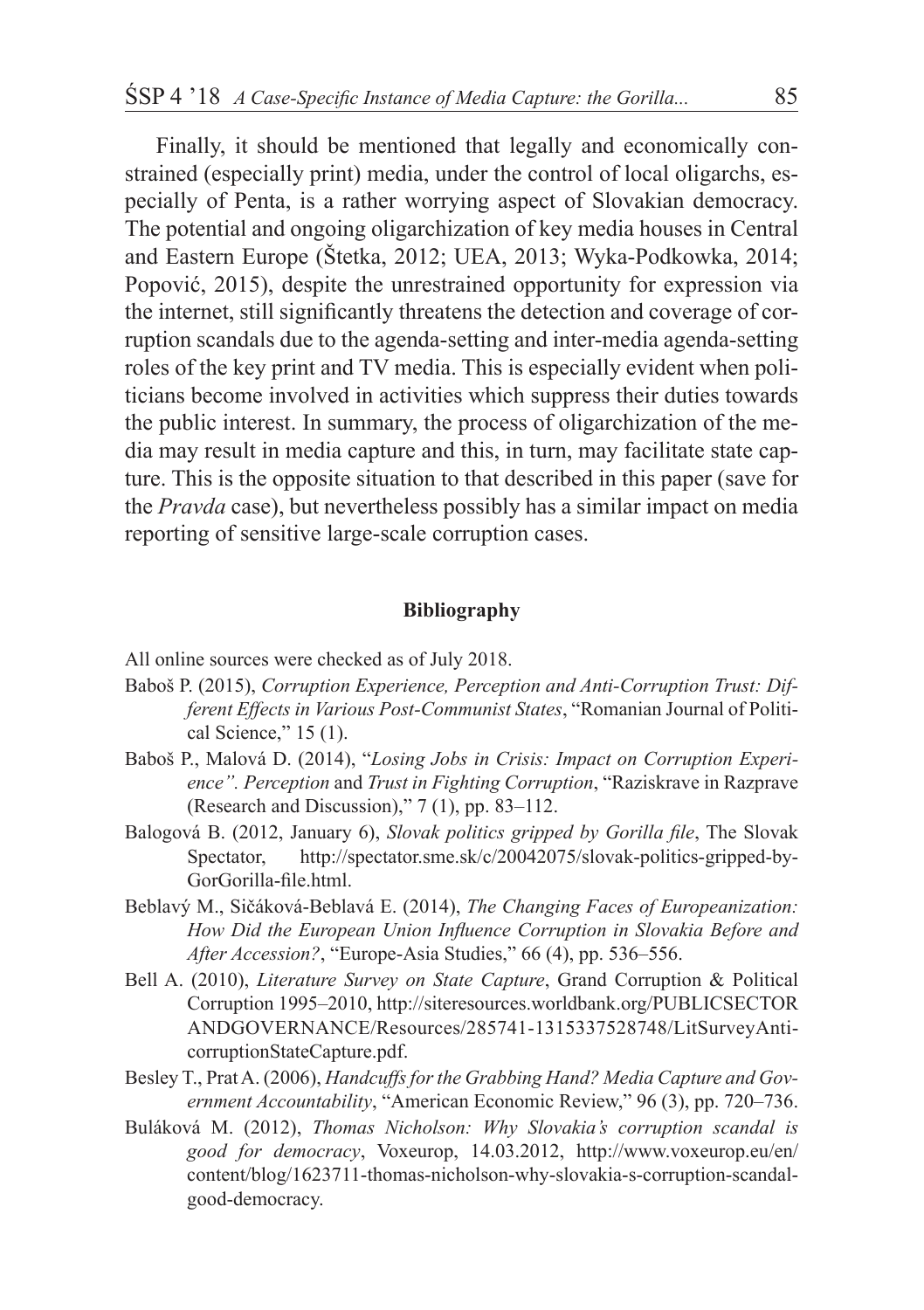- Burčík M. (2011), *Fico nepoprel záznam z Gorily* [Fico hasn't denied the recording from the Gorila file], Sme, 29.12.2011, http://www.sme.sk/c/6198332/fico- nepoprel-zaznam-z-gorily.html.
- Burčík M. (2012), *Súd vyhovel Pente, Nicholsonovu knihu o Gorile stopol* [The court upheld the Penta and banned Nicholson's book about the Gorilla], Sme, 3.02.2012, http://www.sme.sk/c/6244527/sud-vyhovel-pente-nicholsonovuknihu-o-gorile-stopol.html.
- Burčík M. (2013), *Odpočúvaní Nicholsona uniklo viac, na webe sú nahrávky so šéfom piťovcov* [More of Nicholson's wiretappings slipped away, the recordings with the mafia boss are on the Internet], Sme, 5.11.2013, http://www.sme.sk/c/6995660/odpocuvani-nicholsona-uniklo-viac-na-webesu-nahravky-so-sefom-pitovcov.html.
- Burčík M. (2015), *Polícia pripúšťa pravosť Gorily, pokračuje vo vyšetrovaní* [The police admits the authenticity of the Gorilla and continues with the investigation], Sme, 1.02.2015, http://www.sme.sk/c/7621928/policia-pripustapravost-gorily-pokracuje-vo-vysetrovani.html.
- Burčík M. (2016), *Haščák sa na súde domáhal, aby zakázal parlamentu rokovať o Gorile* [Haščák has asked the court to ban the parliament to discuss the Gorilla case], Sme, 25.05.2015, http://domov.sme.sk/c/20173063/hascak-sana-sude-domahal-aby-zakazal-parlamentu-rokovat-o-gorile.html #ixzz49k22zCYF.
- Charon N. (2013), E*uropean Perceptions of Quality of Government: A Survey of 24 Countries*, in: *The Anticorruption Frontline. The Anticorruption Report*, ed. A. Mungiu-Pippidi, vol. 1, Barbara Budrich Publishers, Opladen, pp. 99–120.
- Charron N., Lapuente V., Rothstein B. (2013), *Quality of Government and Corruption from a European Perspective: A Comparative Study of Good Government in EU Regions*, Edward Elgar, Cheltenham, UK.
- Cuprík R. (2016), *Holúbek: Ešte ma nevypočuli/Svedok Gorily Holúbek: V súčasnosti je SIS zbytočná firma s aurou tajomnosti* [Holúbek: They have not interviewed me yet/Gorilla witness Holúbek: The SIS is a useless company currently with an image of secrecy], Sme, 24, 299, pp. 1, 2–3, 28.12.2016.
- Čikovský K. (2012), *Analýza: Spis Gorila triafa do reality* [An Analysis: The Gorilla file fits into reality], Sme, 12.01.2012, http://domov.sme.sk/c/6214417/ analyza-spis-gorila-triafa-do-reality.html.
- Čikovský K. (2017), *11 rokov Gorily: Ak by si Haščák želal nevyšetrenie, lepší tím ako Kaliňák, Gašpar, Magala a Kováčik by na to nenašiel* [11 years of Gorilla: If Haščák wanted the investigation, he would not find a better team than Kaliňák, Gašpar, Magala and Kováčik], Dennik N, 15.02.2017, https:// dennikn.sk/679555/11-rokov-gorily-ak-by-si-hascak-zelal-nevysetrenielepsi-tim-ako-kalinak-gaspar-magala-a-kovacik-by-na-to-nenasiel/.
- Dahl R. A. (1989), *Democracy and Its Critics*, Yale University Press.
- Daniš D. (2013), *Komentár Daga Daniša: Ako sa kupujú poslanci* [Commentary by Dag Daniš: How to purchase an MP], "Hospodárske noviny," 21.01.2013,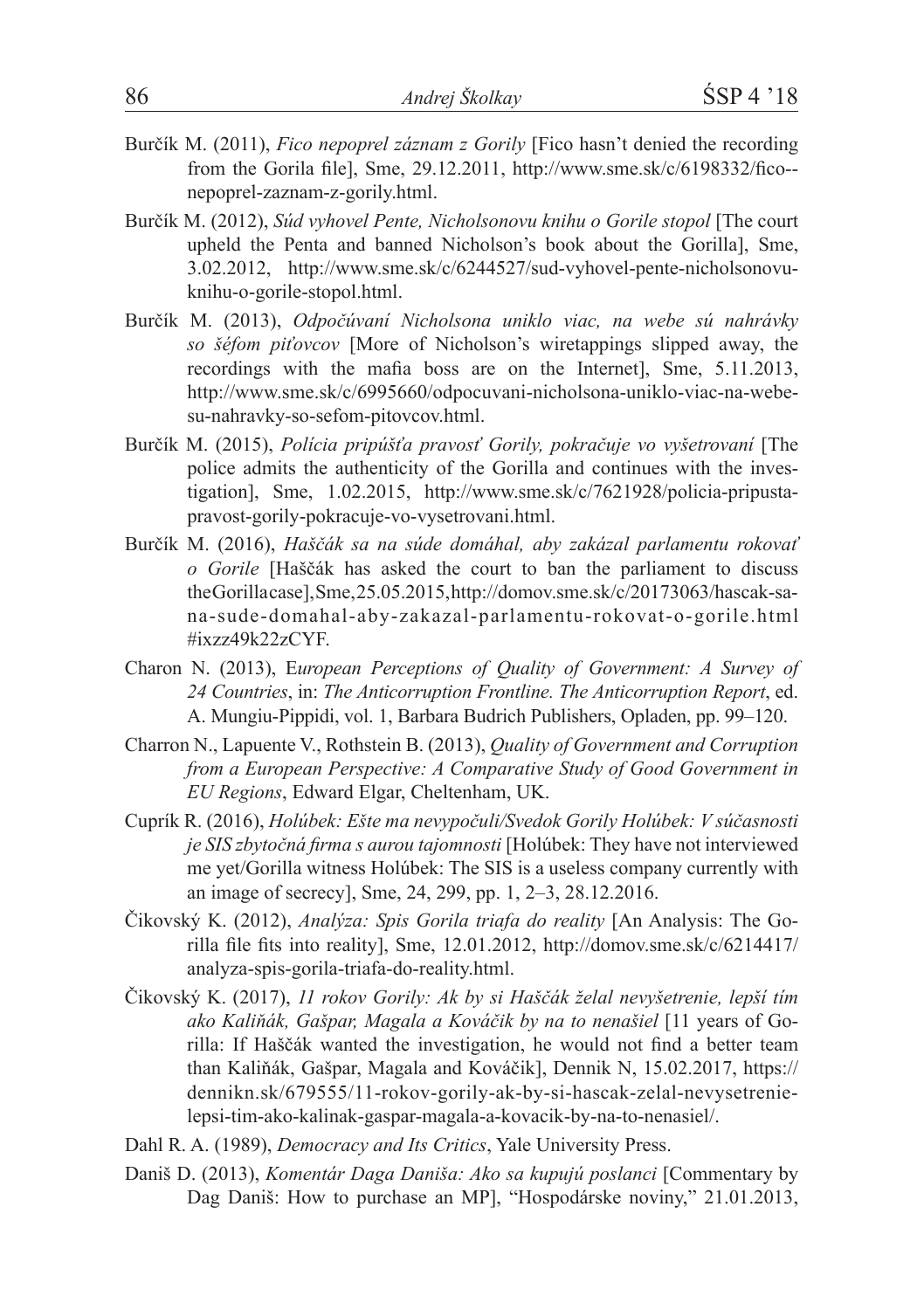http://komentare.hnonline.sk/komentare-hn/514705-komentar-daga-danisaako-sa-kupuju-poslanci.

- Daniš D. (2015), *Komentár Daga Daniša: Muž, ktorý schoval kľúče od kauzy Gorila* [Commentary by Dag Daniš: The man who hid the key to the Gorilla case], "Aktuality," 11.12.2015, http://www.aktuality.sk/clanok/309954/komentardaga-danisa-muz-ktory-schoval-kluce-od-kauzy-gorila/.
- Ducák M. (2016), *Gorila? Koniec vyšetrovania sa blíži* [Gorilla? The end of the investigation is nearing], "Hospodárske noviny," 10.05.2016, https://dennik. hnonline.sk/servisne-prilohy/659893-gorila-koniec-vysetrovania-sa-blizi.
- Ďurík D. (2015, November 16), *Ako Vagovič oprášil Gorilu a zvolal Heuréka II* [How Vagovič re-discovered the Gorilla and shouted Euréka II], Kauzagorila, 16.11.2015, http://www.kauzagorila.sk/nazory/a139\_ako-vagovic-oprasilgorilu-a-zvolal-heureka-ii.
- Djankov S., McLiesh C., Nenova T., Shleifer A. (2003), *Who Owns the Media?*, "The Journal of Law and Economics," 46 (2), pp. 341–382.
- Entman R. M. (1991), *Framing United-States coverage of international news: Contrasts in narratives of the KAL and Iran Air incidents*, "Journal of Communication," 41 (4), pp. 6–27.
- Färdigh M. A., Andersson E., Oscarsson H. (2011), *Reexamining the relationship between press freedom and corruption*, Working Paper Series 13, University of Gothenburg.
- Fila L. (2012a), *Adoptovaný King Kong* [Adopted King Kong], Sme komentáre, 11.01.2012, http://komentare.sme.sk/c/6212735/adoptovany-king-kong.html.
- Fila L. (2012b), *Haščák: Gorila je fikcia* [Haščák: The Gorilla is fiction], Sme, 24.02.2012, http://www.sme.sk/c/6274248/hascak-gorila-je-fikcia.html.
- Fila L. (2014), *Päťlekciíz Gorily* [Five lessons from the Gorilla case], Sme komentáre, 24.09.2014, http://komentare.sme.sk/c/7400556/pat-lekcii-z-gorily.html.
- Graber D. (2003), *Beyond Myths and Stereotypes*, "Annual Review of Political Science," 6, pp. 139–160, doi: 10.1146/annurev.polisci.6.121901.085707.
- Grigorescu A. (2006), *The Corruption Eruption in East-Central Europe: The Increased Salience of Corruption and the Role of Intergovernmental Organizations*, "East European Politics and Societies," (20), p. 516.
- Hagen L. M. (1993), *Opportune Witnesses*, "European Journal of Communication," 8 (3), pp. 317–343.
- Haluza I. (2013), *Podnikanie s Gorilou za pätami* [Doing business in Gorilla's footprints], "Trend," XXIV (27), pp. 32–37, 11.07.2013.
- Hanus M., Vagovič M. (2012), *Ten spis je obrazom krajiny* [That file is the mirror of a country], Týždeň, 4.01.2012, http://www.tyzden.sk/casopis/10352/ten-spisje-obrazom-krajiny/ September 10, 2016.
- Hríb Š. (2014), *Ako môže .týždeň prežiť* [How can .týždeň survive], .týždeň, 11(43), p. 3.
- Hampton M. (2008), *The 'objectivity'Ideal and Its Limitations in 20th-Century British Journalism,* "Journalism Studies," 9 (4), pp. 477–493.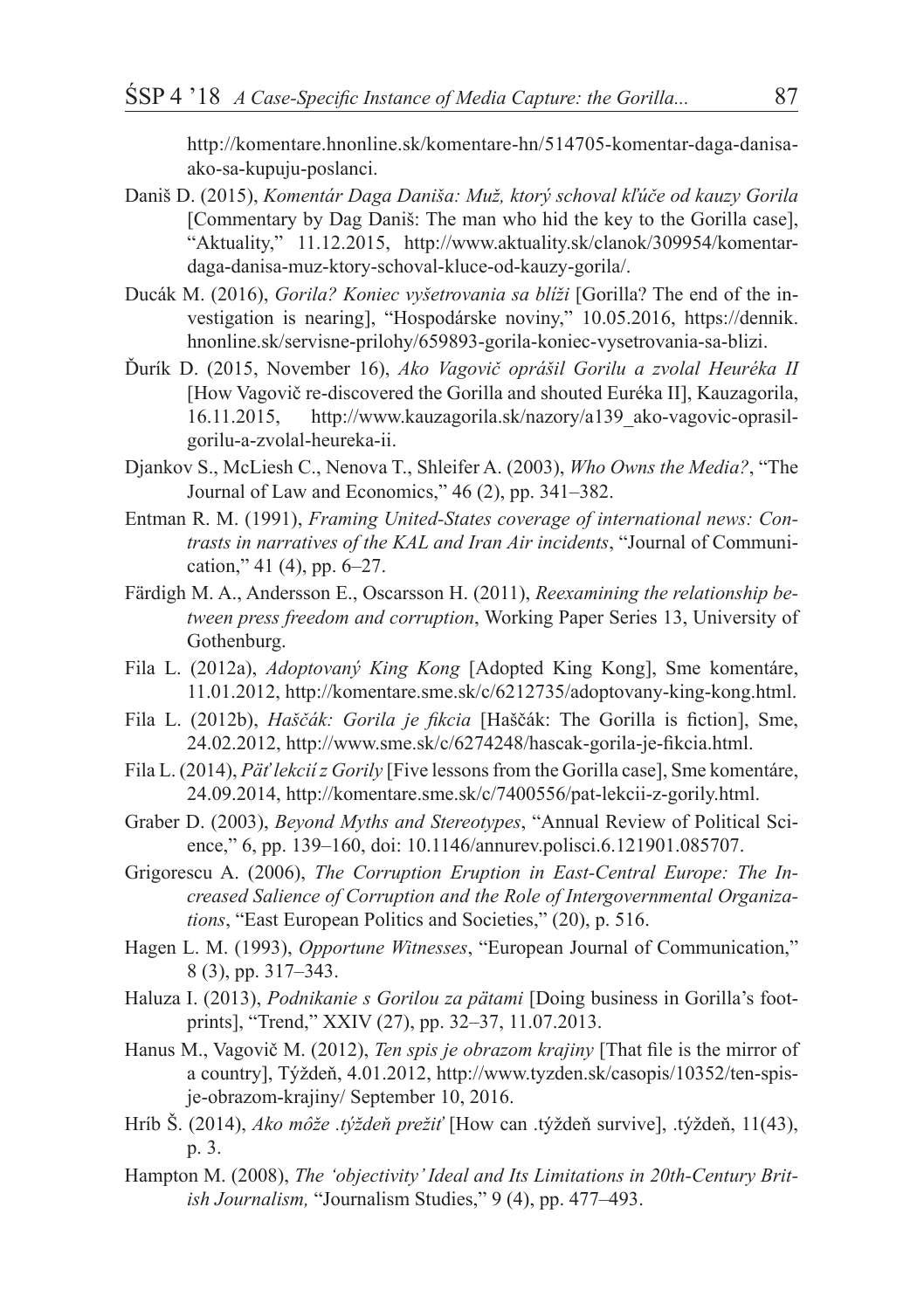- Hanitzsch T., Reich Z. (2013), *Determinants of Journalists' Professional Autonomy: Individual and National Level Factors Matter More Than Organizational Ones*, "Mass Communication and Society," 16 (1), pp. 133–156.
- Hanák P. (2016), *Kriminalizácia žurnalistiky: Trestne stíhaní novinári na Slovensku v európskej perspektíve* [Criminalization of journalism: criminally prosecuted Slovak journalists in European perspective), "Mediálni studia," 12, 2, pp. 245– 264, https://medialnistudia.files.wordpress.com/2016/12/hanak-web.pdf.
- Hrvatin S. B., Petković B. (2016), *Financial engineering for state and media capture*, Media integrity report: Regional overview of state-media financial relations in the countries of South East Europe, http://mediaobservatory.net/radar/statemedia-financial-relations-countries-south-east-europe.
- Innes A. (2014), *The Political Economy of State Capture in Central Europe*, "Journal of Common Market Studies," 52, JCMS Special Issue: *Eastern Enlargement Ten Years On: Transcending the East-West Divide?*, Guest Editors: R. A. Epstein, W. Jacoby, pp. 88–104.
- Jebril N., Štetka V., Loveless M. (2013), *Media and Democratisation: What is Known about the Role of Mass Media in Transitions to Democracy*, Reuters Institute for the Study of Journalism, http*://*reutersinstitute.politics.ox.ac.uk/.../mediaand-democratisation.
- Kernová M. (2015a), *Penta si z novinárov urobila atómový kufrík* [Penta has made the ultimate weapon out of journalists], Denník N, 22.04.2015, https://dennikn. sk/blog/penta-si-z-novinarov-urobila-atomovy-kufrik/.
- Kernová M. (2015b), *Ako to je s J&T, televíziami a rádiami?* [How is it with J&T, TVs and radio stations?], Denník N, 25.08.2014, https://dennikn.sk/blog/akoto-je-s-jt-televiziami-a-radiami/.
- Klačanská R., Mezencevová Z. (2012), *Tom Nicholson: Tu žijem, tak sa zaujímam* [Tom Nicholson: I live here, therefore, I take interest], Život (online), 11.01.2012, http://zivot.cas.sk/clanok/10618/tom-nicholson-tu-zijem-tak-sazaujimam.
- Kostolný M. (2012a), P*rečo sme nepísali o Gorile* [Why we didn't write about the Gorilla], Sme, 18.01.2012, http://m.sme.sk/?cl=6222616.
- Kostolný M. (2012b), *Radičová: Gorila nie je pravdivá celá* [Radičová: The Gorilla is not completely true], Sme, 9.02.2012, http://www.sme.sk/c/6253753/ radicova-gorila-nie-je-pravdiva-cela.html.
- Kováč P. (2012), *Komu vyhovovalo zverejnenie Gorily?* [Who could benefit from the publication of the Gorilla files?], Sme blog, 27.07.2012, http://kovacpeter. blog.sme.sk/c/304344/Komu-vyhovovalo-zverejnenie-gorily.html.
- Kupka P., Mochťak M. (2014), *Aféra Nagygate mezi korupcí a organizovaným zločinem: korupční sítě a jejich možný vliv na kvalitu demokracie v České republice* [Nagygate Scandal – between corruption and organized crime: corrupted networks and their possible impact on quality of democracy in the Czech Republic], "Středoevropské politické studie (Central European Political Studies Review)," XVI (4), pp. 237–263.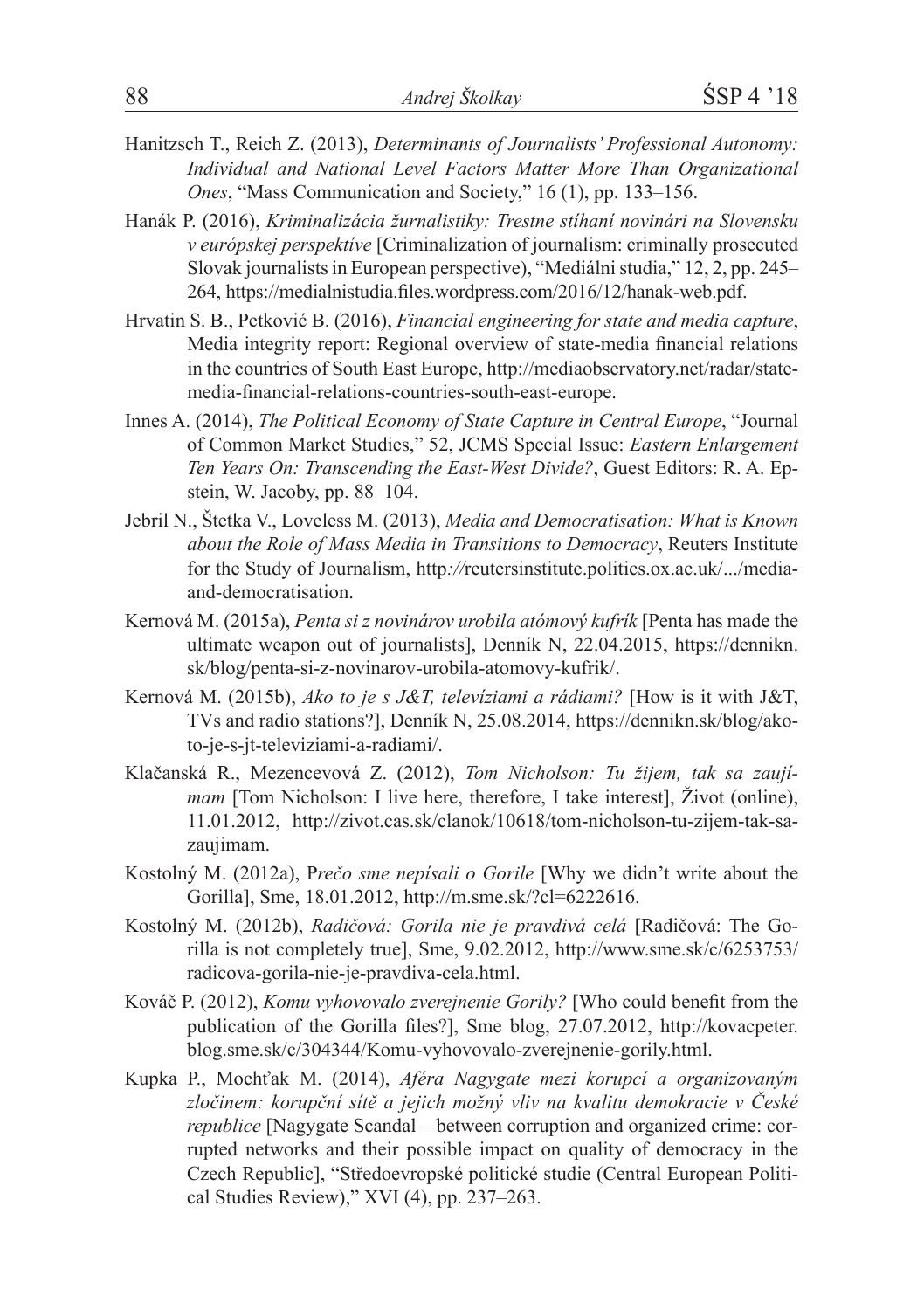- Kumar K. (2006), *Promoting Independent Media: Strategies for Democracy Assistance*, Lynne Riener, Boulder, CO.
- Leško M. (2016), *Čo je napísané v spise Gorila* [What is written in the Gorilla file], .týždeň, 27.11.2016, https://www.tyzden.sk/casopis/35793/co-je-napisane-vspise-gorila/.
- Lyman R. (2014), *Oligarchs of Eastern Europe Scoop Up Stakes in Media Companies*, Nytimes, 26.11.2014, http://www.nytimes.com/2014/11/27/world/oligarchsof-eastern-europe-scoop-up-stakes-in-media-companies.html?\_r=0.
- Mihočková E. (2015), *Z lyžiarskeho vleku do funkcie* [From the ski-lift to the office], Plus 7 dní, 24, pp. 30–31.
- Mikulka M. (2015, April 21), *Spolumajitel Penty Dospiva: Chceme mediální štít proti iracionálním útokům* [Dospiva, the Penta co-owner: we want media shield against irrational attacks], Ihned, 21.04.2015, http://archiv.ihned.cz/ c1-63893810-spolumajitel-penty-dospiva-chceme-medialni-stit-proti-iracio nalnim-utokum.
- Murín G. (2012), *Gorily v podsvetí*, Mafia.sk, Marenčin PT, Bratislava.
- Midulová K. (2013), *Mediální reprezentace kauzy Gorila v slovenských a českých médiích* [Media representation of the Gorilla case in the Slovak and Czech media], Master's thesis, Charles University, Prague, Czech Republic, https:// is.cuni.cz/webapps/zzp/detail/125924/.
- Mungiu-Pippidi A. (2012), *Freedom without Impartiality. The Vicious Circle*, in: *Media Transformations in the Post-communist World: Eastern Europe's Tortured Path to Change*, eds. P. Gross, K. Jakubowicz, Rowman & Littlefield, pp. 33–66.
- Mungiu-Pippidi A. (ed.) (2013), *Controlling Corruption in Europe*, The Anticorruption Report, vol. 1, Barbara Budrich Publishers, Opladen–Berlin–Toronto.
- Mungiu-Pippidi A. (ed.) (2014), *The Anticorruption Frontline*, The Anticorruption Report, vol. 2, Barbara Budrich Publishers, Opladen–Berlin–Toronto.
- Muňoz-Torres J. R. (2012), *Truth and objectivity in journalism. Anatomy of an endless misunderstanding*, "Journalism Studies," 13 (4), pp. 566–582.
- Nicholson T. (2009), *Bribery scandal reopened*, The Slovak Spectator, 19.02.2009, https://spectator.sme.sk/c/20031824/bribery-scandal-reopened.html, April 26, 2017.
- Nicholson T. (2012), *Gorilla*, Dixit, Bratislava.
- Nôta P. (2015), *Zabudnite na Gorilu* [Forget about Gorilla], Denník N, 8.08.2015, https://dennikn.sk/blog/zabudnite-na-gorilu/?ref=box (accessed September 10, 2016).
- Penta Investments (2016), *Ako informuje o Pente Denník N? Zaujato, ukázala analýza* [How does Denník N report on Penta? In a biased way, as shown in the analysis], Aktuálne, http://www.kauzagorila.sk/aktualne/a231\_ako-informuje-opente-dennik-n-zaujato-ukazala-analyza, 10.09.2016.
- Petková Z. (2012), *Nicholson: Núkali mi milióny, ak na Gorilu zabudnem* [Nicholson: They were offering millions to me, if I forget about the Gorilla], Sme,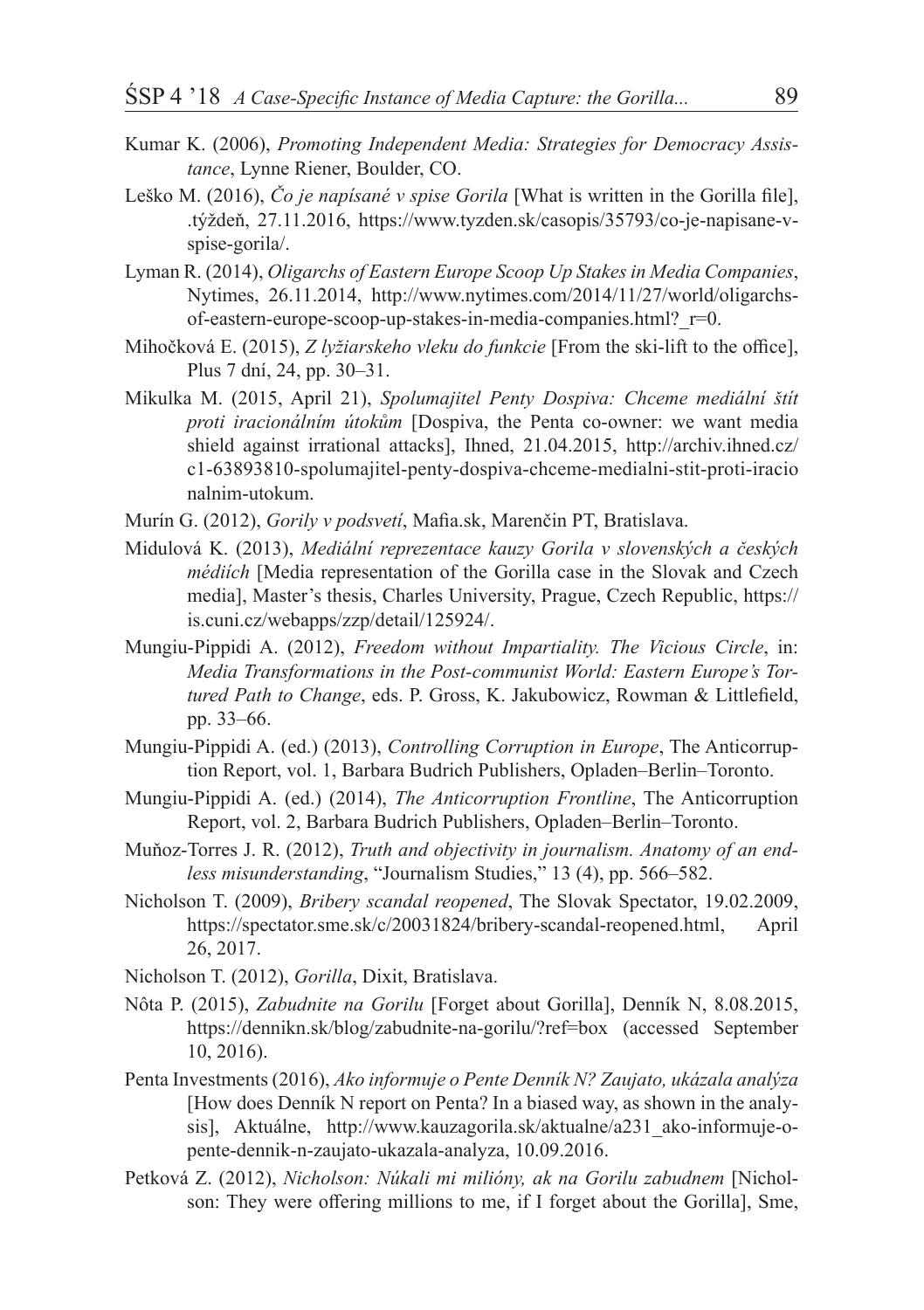1.01.2012, http://www.sme.sk/c/6200787/nicholson-nukali-mi-miliony-akna-gorilu-zabudnem.html, 10.09.2016.

- Petrova M. (2008), *Inequality and media capture*, "Journal of Public Economics," 92, (1–2), pp. 183–212.
- Poláš M. (2015), *Denníky vlani spomalili pokles. Pozrite si celoročný vývoj prodajnosti* [The dailies slowed their decrease in the last year. See the perennial progress of their marketability], mediálne.trend, 13.02.2015, http://medialne. etrend.sk/tlac/denniky-vlani-spomalili-pokles-pozrite-si-celorocny-vyvojpredajnosti.html.
- Popović H. (2015), *Commercialization and Privatization of Media in Southeast Europe: A Wolf in Sheep's Clothing?*, "The Political Economy of Communication," 3 (1), pp. 25–38.
- Porta D., Vanucci A. (1999), *Corrupt Exchanges: Actors, Resources, and Mechanisms of Political Corruption*, Transaction Publishers.
- Prat A. (2016), *Media Capture and Media Power*, in: *Handbook of Media Economics*, vol. 1B, eds. S. P. Anderson, J. Waldfogel, D. Stromberg, Elsevier B.V., pp. 669–686.
- Prosnan M. et al. (2012), *Protest: Dav sa vyzúril na Úrade vlády, pred NR SR ho stopla polích* [The protest: a crowd raved in the Government Office and was stopped by the police before reaching the National Council office], "Pravda," 3.03.2012, http://spravy.pravda.sk/domace/clanok/173229-protest-dav-savyzuril-na-urade-vlady-pred-nr-sr-ho-stopla-policia/.
- Prušová V., Fila P. (2012), *Lipšic: Strany mali tichú dohodu o zametaní korupcie* [Lipšic: The parties had a tacit agreement about covering corruption up], Sme, 25.01.2012, http://www.sme.sk/c/6232274/lipsic-strany-mali-tichu-dohoduo-zametani-korupcie.html.
- Puglisi R., Snyder J. M. (2011), *Newspaper Coverage of Political Scandals*, "The Journal of Politics," 73 (3), pp. 931–950.
- Ryabinska N. (2014), *Media Capture in Post-Communist Ukraine. Actors, Methods, and Conditions*, "Problems of Post-Communism," 61 (2), pp. 46–60.
- Sigal L. V. (1973), *Reporters and Officials: The Organization and Politics of News Making*, D.C. Heath, Lexington, Mass.
- Sikorski C. von (2017), *Politische Skandalberichterstattung: ein Forschungsüberblick und Systematisierungsversuch*, Publizistik.
- SITA (The Slovak Press Agency) (2012), *Lipšic zriadil špeciálny tím na vyšetrovanie kauzy Gorila* [Lipšic organized a special team for investigating the Gorilla case], "Pravda," 9.01.2012, http://spravy.pravda.sk/domace/clanok/172960 lipsic-zriadil-specialny-tim-na-vysetrovanie-kauzy-gorila/.
- Stupňan I. (2012), *Horský: Keby nebolo volieb, Gorila pozornosť nevzbudí* [Horský: If there were no elections, Gorilla wouldn't raise any attention], "Pravda," 8.01.2012, http://spravy.pravda.sk/volby/clanok/243744-horsky-kebynebolo-volieb-gorila-pozornost-nevzbudi/.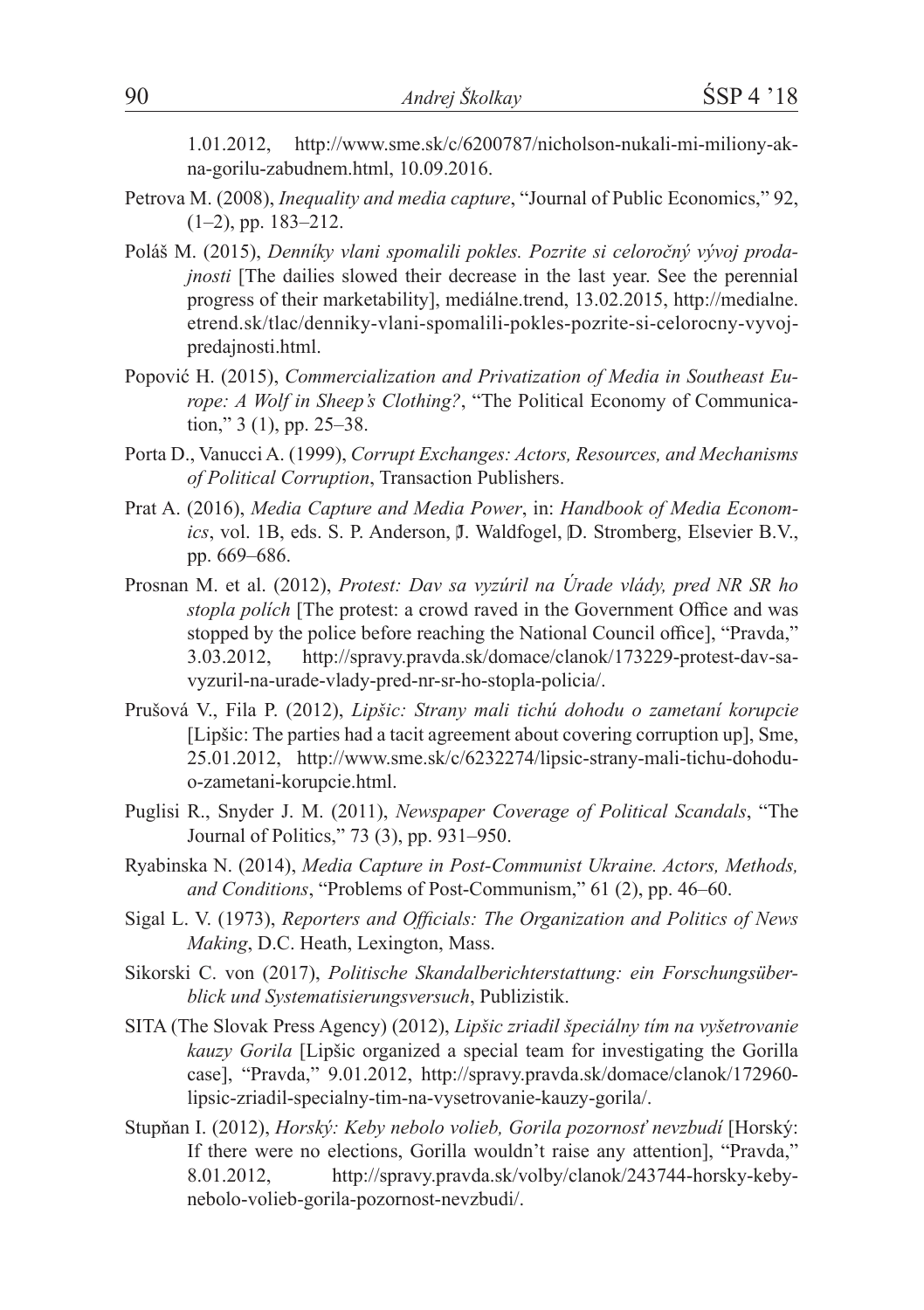- Stanig P. (2009), *Essays on political corruption and media freedom*, PhD Dissertation, NYC: Columbia University, AAT 3375488.
- Svoráková S. (2012), *Rok Gorily* [The year of the Gorilla], "Political Sciences" (Politické vedy), 4, pp. 95–107.
- Šátek J. (2010), *Vláda slovenskej finančnej oligarchie* [The rule of Slovak oligarchy], blog.sme, 26.05.2010, http://satek.blog.sme.sk/c/229906/Vlada-slovenskejfinancnej-oligarchie.html.
- Šátek J. (2012a), *Gorila ako King-Kong I* [Gorilla aka King-Kong I], blog.sme, 1.01.2012, http://satek.blog.sme.sk/c/285872/Gorila-ako-King-Kong-I.html.
- Šátek J. (2012b), *Gorila ako King-Kong II* [Gorilla aka King-Kong II], blog.sme, 1.01.2012, http://satek.blog.sme.sk/c/285970/Gorila-ako-King-Kong-II.html.
- Šátek J. (2012c), *Takto chcú* "*vyšetrovať" Gorilu?* [Is this the way they intend to 'investigate' Gorilla?], blog.sme, 23.03.2012, http://satek.blog.sme.sk/c/294147/ Takto-chcu-vysetrovat-Gorilu.html.
- Šípoš G. (2013), *Viva, TA3 a Pravda zarobili na príchode Fica II* [Viva, Ta3 and Pravda made profit after Fico's second government], blog.etrend, 10.05.2013, http:// blog.etrend.sk/transparencyblog/viva-ta3-a-pravda-zarobili-na-prichode-ficaii-3.html or http://www.transparency.sk/sk/viva-ta3-a-pravda-zarobili-naprichode-fica-ii/.
- Šípoš G. (2015a), *Deväť z desiatich Slovákov nevie, komu patria naše médiá* [Nine out of ten Slovaks have no clue who owns our media], Transparency, 15.05.2015, http://www.transparency.sk/sk/devat-z-desiatich-slovakov-nevie-komu-patria-nase-media/.
- Školkay A. (2014), *The Freedom of Expression in the Media and the Slovak Judiciary Media Policies Revisited*, in: *The Challenge for Media Freedom and Independence*, ed. E. Psychogiopoulou, Palgrave Macmillan, pp. 115–128.
- Školkay A. (2016), *Media's controversial roles/impact on/in examples of (un)covering fraud with EU funds*, in: *Costs of Democracy*, ed. P. Smuk, Gondolat Budapest, pp. 152–176.
- Školkay A., Ištoková A. (2016), *Media coverage of corruption: the role of inter-media agenda setting in the context of media reporting on scandals*, "Central European Political Studies," 4 (2), pp. 125–140.
- Škubla M. (2016, January 26), *Súmrak Gorily?* [The dawn of the Gorilla?], http:// www.kauzagorila.sk/nazory/a187\_sumrak-gorily.
- Štětka V. (2012), *From Multinationals to Business Tycoons: Media Ownership and Journalistic Autonomy in Central and Eastern Europe*, "The International Journal of Press/Politics," 17 (4), pp. 433–456.
- Szeidl A., Szucs F. (2017), *Media Capture through Favor Exchange*, CEPR Discussion paper 11875, http://cepr.org/active/publications/discussion\_papers/ dp.php?dpno=11875.
- Tódová M. (2015a), *Svedok Gorily chcel vypovedať, Kováčik to stopol a umlčal šéfa policajného tímu* [The witness in the Gorilla case wanted to testify, Kováčik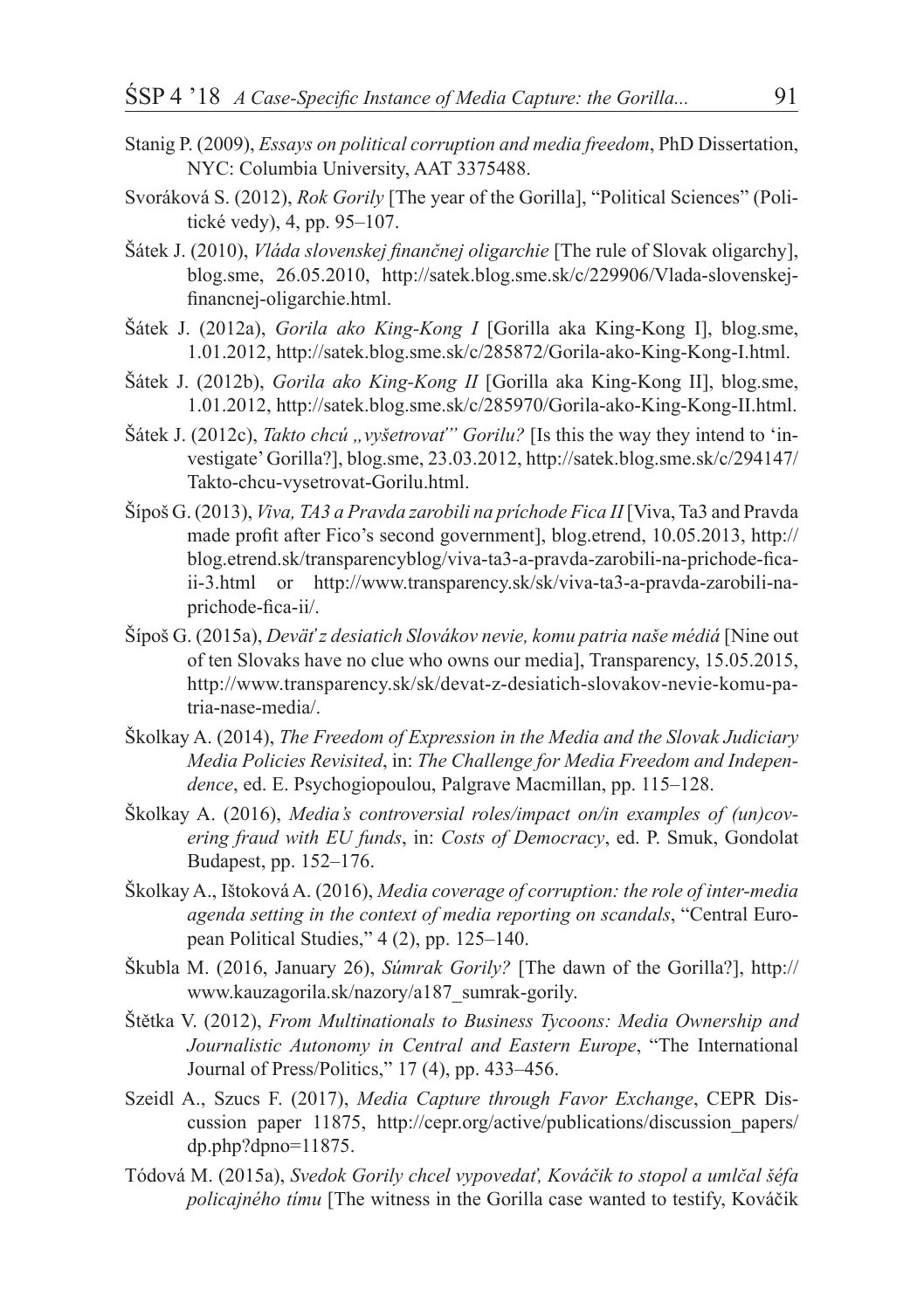stopped it and made the chief of the police squad silent], Denník N, 15.08.2015, https://dennikn.sk/95706/specialny-prokurator-kovacik-zabranil-vypocutiusvedkov-gorily/.

- Tódová M. (2015b), *Anonym zverejnil Gorilu 2, rozhovory bývalého šéfa kontrarozviedky Arpáša* [Gorilla 2 was published anonymously, the conversations of the former counter-intelligence service's head Arpáš], Denník N, 20.11.2015, https://dennikn.sk/300440/anonym-zverejnil-gorilu-2-rozhovory-byvalehosefa-kontrarozviedky-arpasa/?ref=tit.
- Tódová M. (2015c), *Arpáš, ktorý mal predať Pente Gorilu, priznal: Informácie som odovzdával Lorencovi* [Arpáš, who supposedly sold the Gorilla to Penta, confessed: I was handing the information over to Lorenc], Denník N, 5.11.2015, https://dennikn.sk/287224/arpas-ktory-mal-predat-pente-gorilu-informacieodovzdaval-lorencovi/.
- Tódová M. (2017), *Vyšetrovateľ Gorily Gajdoš: Vidím, koľko komu Penta poslala na účet, ale neviem dokázať, že to je úplatok* [Police Investigator Gajdoš: I see how much (money) and to whom Penta has sent, but I cannot prove that it was a bribe], Denník N, 11.01.2017, https:// dennikn.sk/653316/vysetrovatel-gorily-gajdos-vidim-kolko-komupenta-poslala-na-ucet-ale-neviem-dokazat-ze-to-je-uplatok/?ref=tit.
- UEA (2013), *Media outlets and their moguls: why concentrated individual or family ownership is bad for editorial independence*, http://www.ueapolitics.org/wpcontent/uploads/2013/12/ejc\_eastminster\_preprint.pdf.
- Vagovič M. (2015), *Keď Kováčik naháňa Gorilu* [When Kováčik runs after the Gorilla], Týždeň, 21.06.2015, http://www.tyzden.sk/casopis/17703/ked-kovaciknahana-gorilu/.
- Vagovič M. (2016), *Autor spisu Gorila Peter Holúbek: SIS je úplne deravá. Robia tam obchodníci* [The author of the Gorilla file Peter Holúbek: SIS is totally transparent. There are businessmen at work], Aktuality, 22.02.2016, http://www.aktuality.sk/clanok/314837/autor-spisu-gorilapeter-holubek-sis-je-uplne-derava-robia-tam-obchodnici/.
- Vagovič M. (2017), *Bývalý šéf tímu Gorila Marek Gajdoš: Urobili zo mňa nepriateľa štátu* [Marek Gajdoš, former head of the Gorilla Investigating Team: They have made me an enemy of the state], Aktuality, 11.01.2017, https://www.aktuality.sk/clanok/403915/byvaly-seftimu-gorila-marek-gajdos-urobili-zo-mna-nepriatela-statu/.
- Valček A. (2015a), *Nahrávky z Gorily Haščákovi nedajú pokoj. Mali byť dávno zničené, aj tak chce ich zákaz* [Recordings from the Gorilla worry Haščák. They were supposed to be destroyed a long time ago, nevertheless, he pushes for their legal ban], Trend, 2.02.2015, http://www. etrend.sk/ekonomika/nahravky-z-gorily-hascakovi-nedaju-pokojmali-byt-davno-znicene-aj-tak-chce-ich-zakaz.html, http://www.etrend.sk/ ekonomika/nahravky-z-gorily-hascakovi-nedaju-pokoj-mali-byt-davno-znicene-aj-tak-chce-ich-zakaz.html.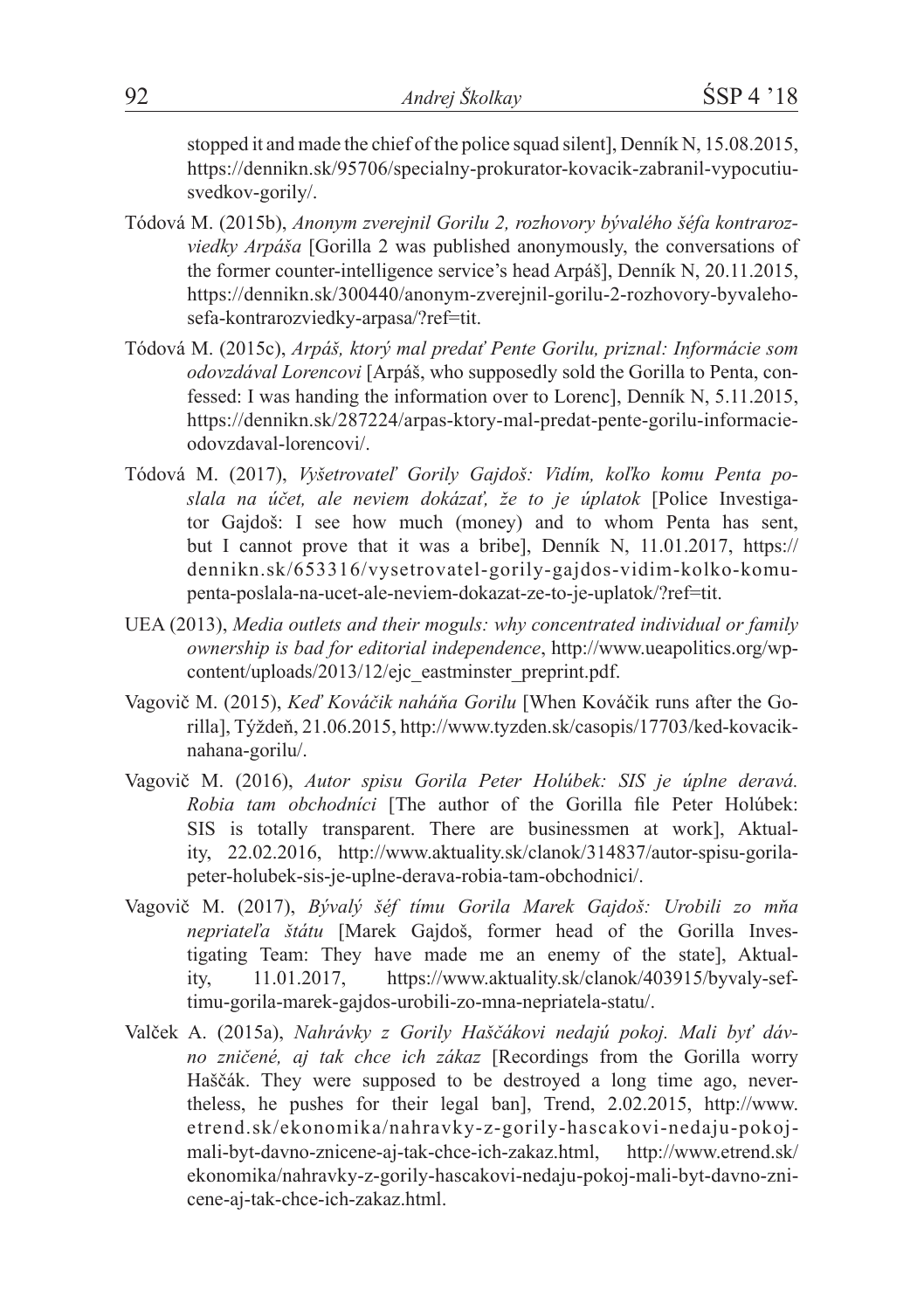- Valček A. (2015b). *Penta podala ďalšie žaloby na Denník N.* [Penta has filed another suit against the daily Denník N.], Sme, 3.10.2015, http://ekonomika.sme. sk/c/8024222/penta-podala-dalsie-zaloby-na-dennik-n.html.
- Valček A. (2016), *Súd: Sledovanie majiteľa bytu z Gorily nebolo v poriadku* [The court: wiretapping operation of the owner of an apartment of the Gorilla was not justified], Sme, 4.02.2016, http://domov.sme.sk/c/20086259/ sud-sledovanie-majitela-bytu-z-gorily-nebolo-v-poriadku.html#ixzz48WSS 6WgP.
- Voorhoof D. (2015), *Freedom of Journalistic Newsgathering, access to information, and protection of whistle-blowers under Aticle 10 ECHR and the standards of the Council of Europe*, in: *Comparative Perspectives on the Fundamental Freedom of Expression*, ed. A. Koltay, Wolters Kluwer, Budapest, pp. 297–330.
- Winseck D. (2008), *The State of Media Ownership and Media Markets: Competition or Concentration and Why Should We Care?*, "Sociology Compass," 2, pp. 34–47.
- Wright M., Sengupta P. (2015), *Modeling Oligarchs'Campaign Donations and Ideological Preferences with Simulated Agent-Based Spatial Election*, "Journal of Artificial Societies and Social Simulations," 18 (2), http://jasss.soc.surrey. ac.uk/18/2/3.html no pagination.
- Wyka-Podkowka A. W. (2014), *Twenty-Five Years after the Fall: From Communist Monopoly to Foreign Control over Local Owners: Media Ownership and Its Effects on Journalism in Central Europe*, "The Political Economy of Communication," 2 (1), pp. 33–48.
- Wágner F. (2017), *Dezinformácie v kauze Gorila* [Misleading information in the Gorilla case], blog.sme, 13.01.2017, http://frantisekwagner2.blog.sme.sk/ c/444277/dezinformacie-v-kauze-gorila.html.

#### **Specyficzny przypadek częściowego przechwycenia mediów: akcja "Goryl" na Słowacji**

#### **Streszczenie**

Artykuł omawia specyficzny przypadek częściowego przechwycenia mediów w wyniku ich własnych działań, przy zaobserwowaniu słabego efektu chłodzącego prawodawstwa, który potwierdza model częściowego przejęcia państwa. Ogólnie rzecz biorąc, przypadek ten ilustruje dylematy etyczne i prawne związane z informowaniem przez media o specyficznym rodzaju wielkiej korupcji, w sytuacji, w której większość źródeł zaprzeczała wszelkim oskarżeniom, a władze państwowe i politycy zajęli kontrowersyjne stanowisko w tej kwestii, co zmuszało media do przekazywania głównie pogłosek lub sprzecznych twierdzeń i zaprzeczeń (po tym, jak kontrowersyjne pliki dotyczące korupcji zostały anonimowo upublicznione w Internecie) lub całkowitego zaprzestania publikacji (przed udostępnieniem plików w Internecie